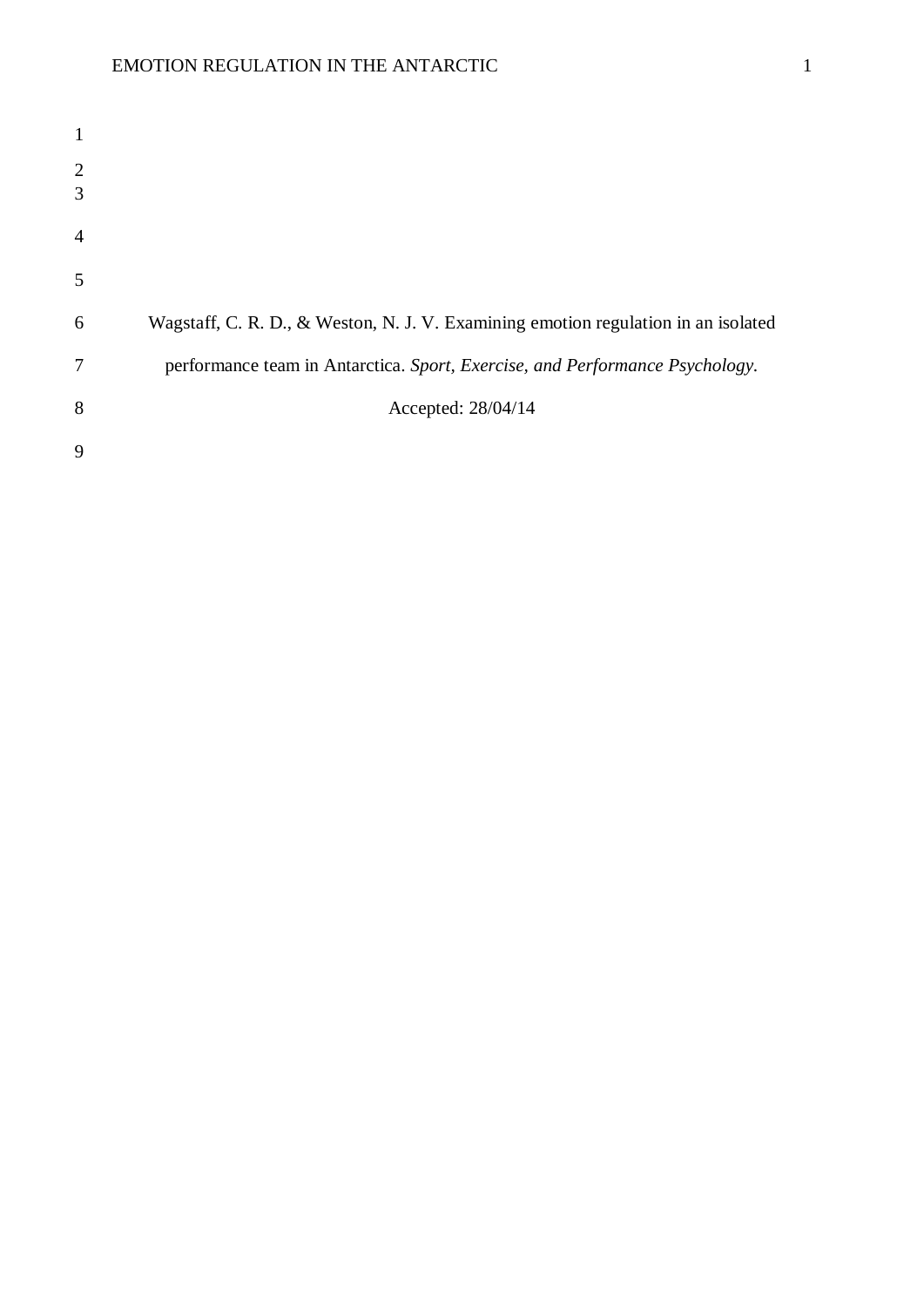#### **Abstract**

 This study examined the emotions experienced by a team of 12 military personnel during a two-month Antarctic mountaineering expedition, the strategies these individuals employed to manage these emotions, the perceived effectiveness of these strategies, and the impact of such strategies on team dynamics and performance. To address the research aims, participants completed daily diaries with standardized checklists throughout the expedition and took part in pre- and post-expedition semi-structured interviews. The data showed that participants experienced a broad range of discrete emotions and reported similar frequency of use of adaptive and maladaptive emotion regulation strategies. Surprisingly, two maladaptive strategies, acceptance and expressive suppression, were rated as the most effective regulation strategies despite their use being correlated with negative intrapersonal and interpersonal outcomes. The results confirm the complex social nature of the emotion process and illuminate our understanding of emotional experiences in performance teams. The findings support the existence of affective linkages between team members and highlight the importance of emotional contagion and labor for intrapersonal and interpersonal outcomes. *Keywords*: emotional contagion, emotional labor, performance, team dynamics, Antarctic, mediation, mental fatigue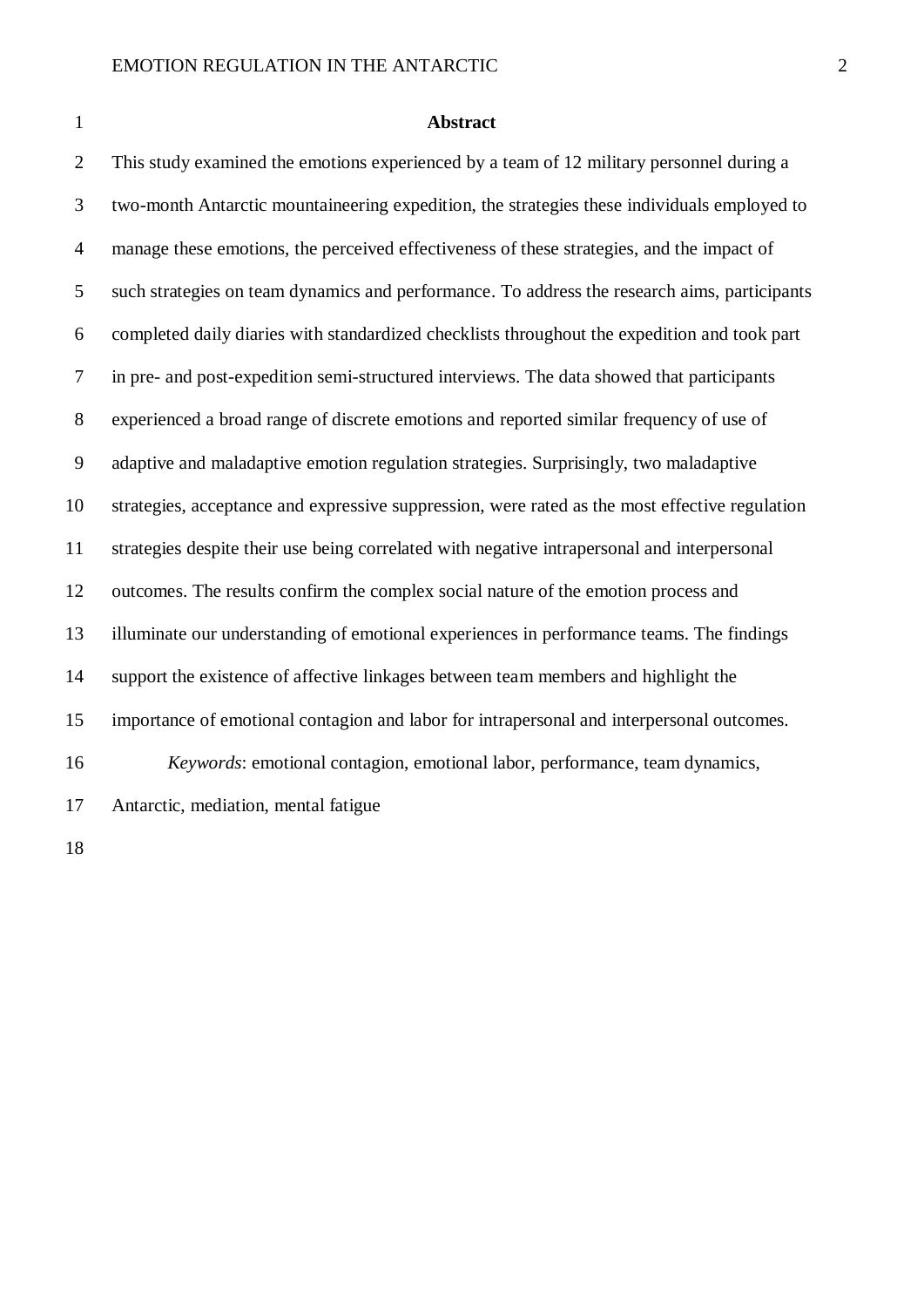Examining emotion regulation in an isolated performance team in Antarctica Much of the literature written about extreme environments typically begins with a taxonomy of their harsh environmental characteristics. Indeed, the Antarctic is the highest, driest, coldest, windiest and least accessible continent; the only one with no land fauna and very few indigenous flora. Since its discovery, no historical evidence has been found that indicates permanent human settlements, and survival is possible only if complex technological support is available and in good working order. Given this extremis, there is a long history of carrying out research and surveys on the frozen continent. Specifically, researchers have regularly highlighted the great value of scientific research examining the psychological, social, and cultural factors for the human adjustment process in this isolated environment (e.g., Lantis, 1968; Law, 1960; Levesque, 1991; Palinkas, 1986; Suedfeld, 1991; Wood Hysong, Lugg, & Harm, 2000). For example, researchers have found interpersonal conflict and tension as the most significant sources of strain in polar environments (e.g., Palinkas & Suedfeld, 2008). Moreover, the effect of conflict has been purported to result in decreased group cohesion and well being, in addition to increased psychological problems (Paul, Mandal, Ramachandran, & Panwar, 2010). Therefore, given the isolated nature of, and ubiquitous threat to, human life in polar environs, Antarctica offers an ideal natural laboratory to study emotional responses to such stressors and their impact on group dynamics and performance. For example, meta analyses have highlighted the importance of high group cohesion (see Evans & Dion, 1991) and minimal relationship and task conflict (see De Dreu & Weingart, 2003) for team performance and team member satisfaction. Hence, examining how the emotional experience and associated behavioral responses of isolated groups in the Antarctic, might provide an insight into how best to optimize performance and, more importantly, survival in isolated and extreme domains.

 Emotions are a common feature of our everyday lives which are essential for human survival due their importance in attaching salience to goals and influencing cognition,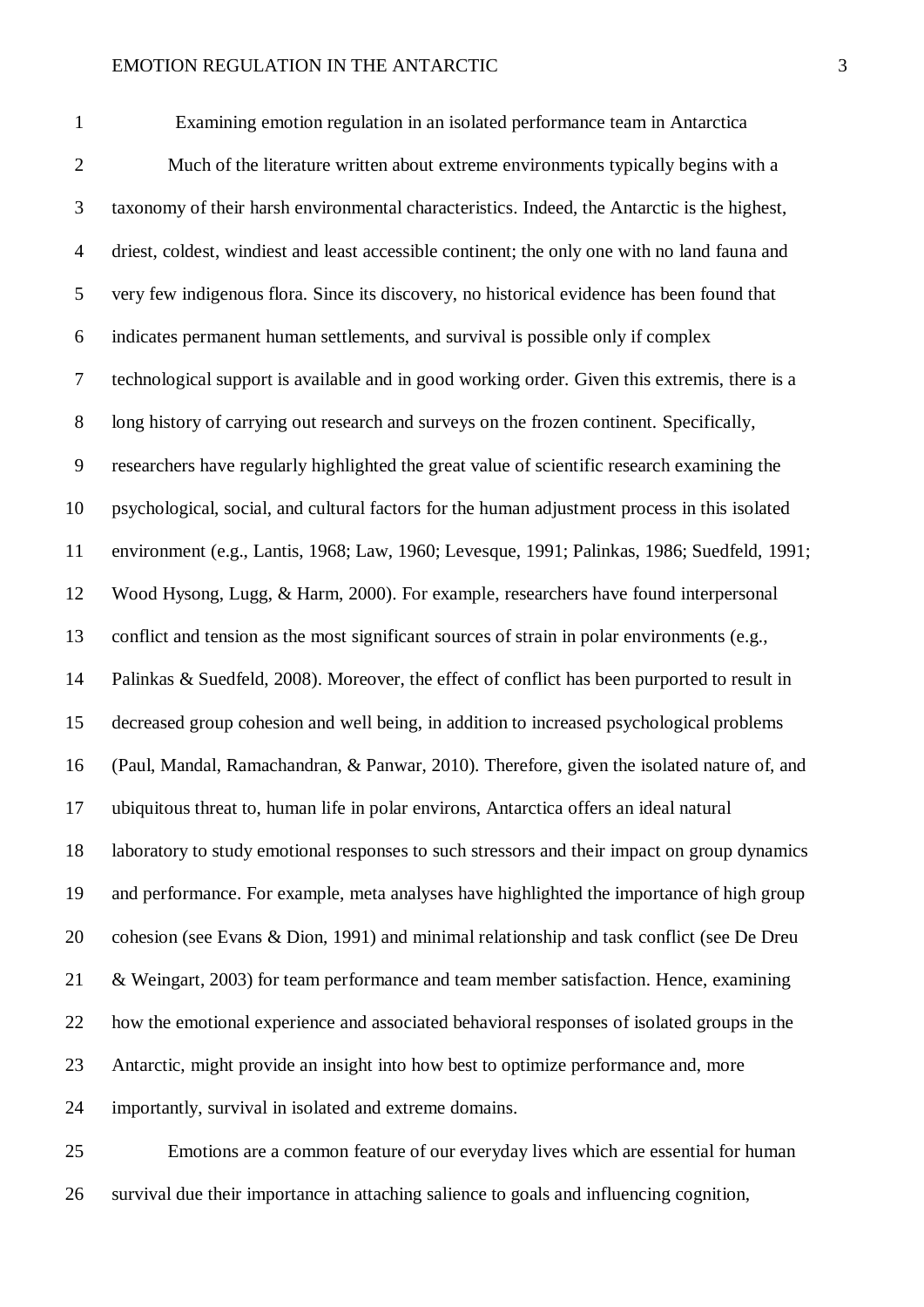decision-making, and action in response to environmental demands. Emotions are understood here as a relatively brief valenced response to events individuals evaluate as offering important threats, harms or challenges, which is distinguishable from feelings (the subjective experience associated with an emotion), mood (an emotional state that is general and extended in time) and affect (an umbrella term encompassing feelings, mood and emotion) (cf. Mauss, Levenson, McCarter, Wilhelm, & Gross, 2005). Humans have demonstrated an evolved ability to modify and control virtually every aspect of the emotion process (Koole, 2009). Such regulatory foci include selection of or modification of one"s environment, the attention one devotes to stimuli, how one evaluates or appraises a given situation, and how individuals express the emotions they experience (Gross, 1998a). The process by which people manage their emotions is referred to as emotion regulation and has been associated with mental (Gross & Muňoz, 1995) and physical (Sapolsky, 2007) health, relationship satisfaction (Murray, 2005) and work performance (Diefendorff, Hall, Lord, & Strean, 2000). Gross"s (1998a) process model of emotion regulation assumes that emotions are generated in a sequence of four stages which can be targeted for regulation (see Figure 1). In the first stage, individuals encounter a situation that can potentially trigger an emotional response. In the second stage, people may or may not deploy attention to the emotion- relevant aspects of the situation. In the third stage, individuals generate cognitive appraisals of the situation that may or may not lead to an emotional response. In the fourth stage, people express their emotions as overt behaviors. Research generally indicates that antecedent- focused strategies (e.g., cognitive change) employed earlier in the emotion-generative process are more effective and less effortful than response-focused strategies (e.g., response modulation) aimed at regulating emotional expression later in the process (Gross, 1998b; Richards & Gross, 2000). Indeed, findings suggest that experimentally-induced suppression of negative emotion can effectively reduce emotion expression, but not reduce the subjective feeling (i.e., intensity) of the emotion suppressed, and such regulatory behaviors incur a cost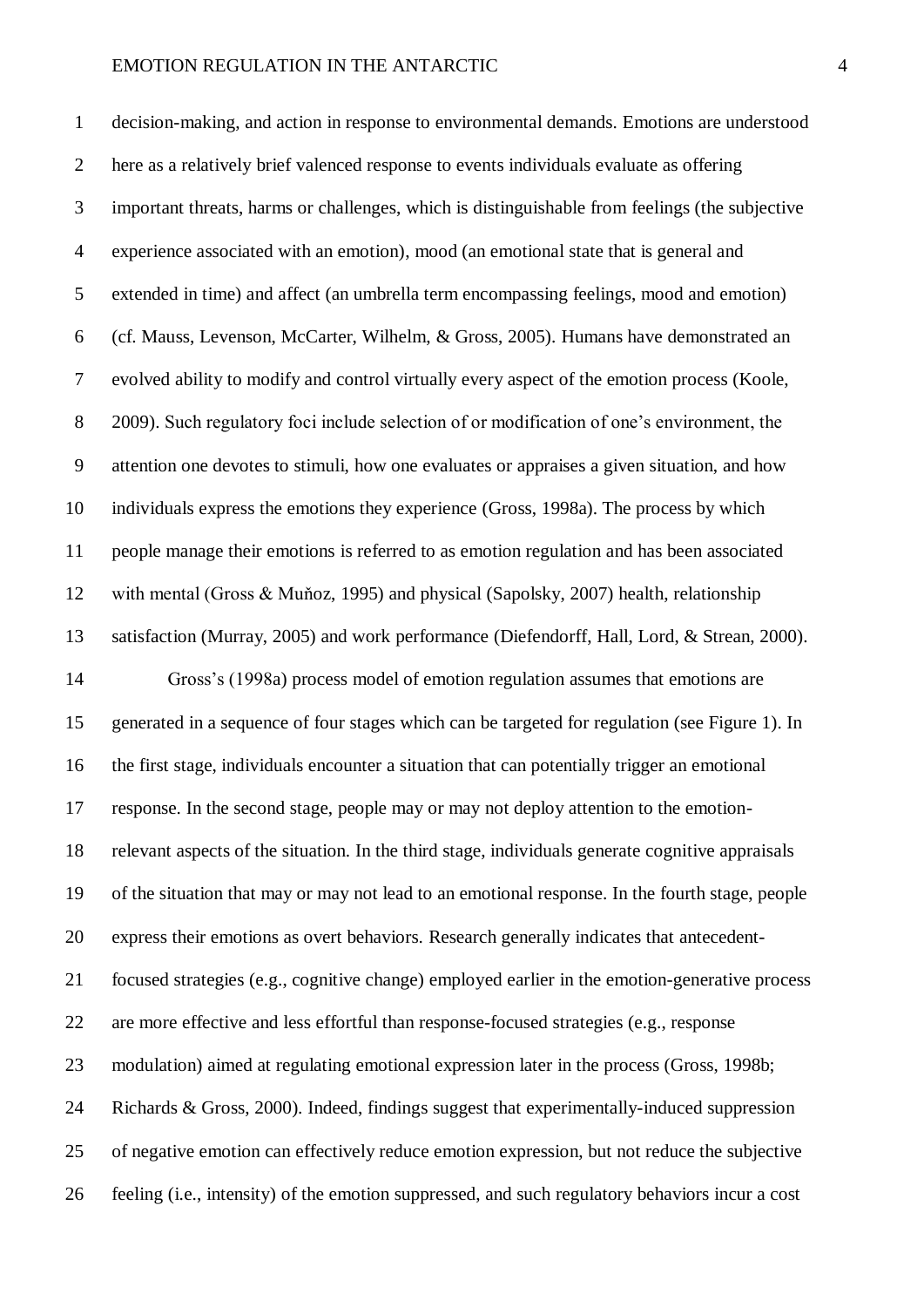of increased physiological response and cognitive impairment (Ehring, Tuschen-Caffier, Schnülle, Fischer, & Gross, 2010). Moreover, the suppression of negative emotion has been related to more negative mood, worse interpersonal functioning, and higher levels of psychopathology, whereas the opposite has been shown for antecedent-focused strategies such as reappraisal (Gross & John, 2003). Conversely, regulation strategies aimed at affecting the perception and processing of emotional cues at the onset of an emotion (i.e., reappraisal), have been shown to effectively reduce both expression and experience of emotion without negatively impairing physiological or cognitive functioning (e.g., Gross, 1998b; Kross, Ayduk, & Mischel, 2005). Recently, some researchers have asserted that the process model may underestimate the complexity of emotion regulation strategies (see Koole, van Dillen, & Sheppes, 2011), raising doubts over the notion that emotion regulation through cognitive change strategies (i.e., those assumed to target earlier components of the emotion process) are inherently more effective than response modulation strategies (i.e., those assumed to target later components of the emotion process). Given these assertions, other researchers have focused their attention to distinguishing between adaptive (e.g., putting into perspective, refocus on planning, positive refocusing, positive reappraisal) and maladaptive (e.g., acceptance, catastrophizing, rumination) cognitive emotion regulation strategies (Garnefski, Kraaj, & Spinhoven, 2002). In line with this literature, emotion suppression should be considered a maladaptive response modulation strategy (Suri, Sheppes, & Gross, 2011) that, in addition to maladaptive cognitive strategies (e.g., rumination, catastrophizing), might be compared with adaptive cognitive change strategies (e.g., reappraisal). In addition to the core processes by which individuals engage in emotion regulation, scholars also acknowledge varying psychosocial antecedents for these strategies. For

example, a substantial body of literature has shown individuals to amplify, fake, or suppress

emotions to modify their emotional expression for interpersonal outcomes (see Grandey,

2000). This process has been referred to as emotional labor (see Grandey, 2000) and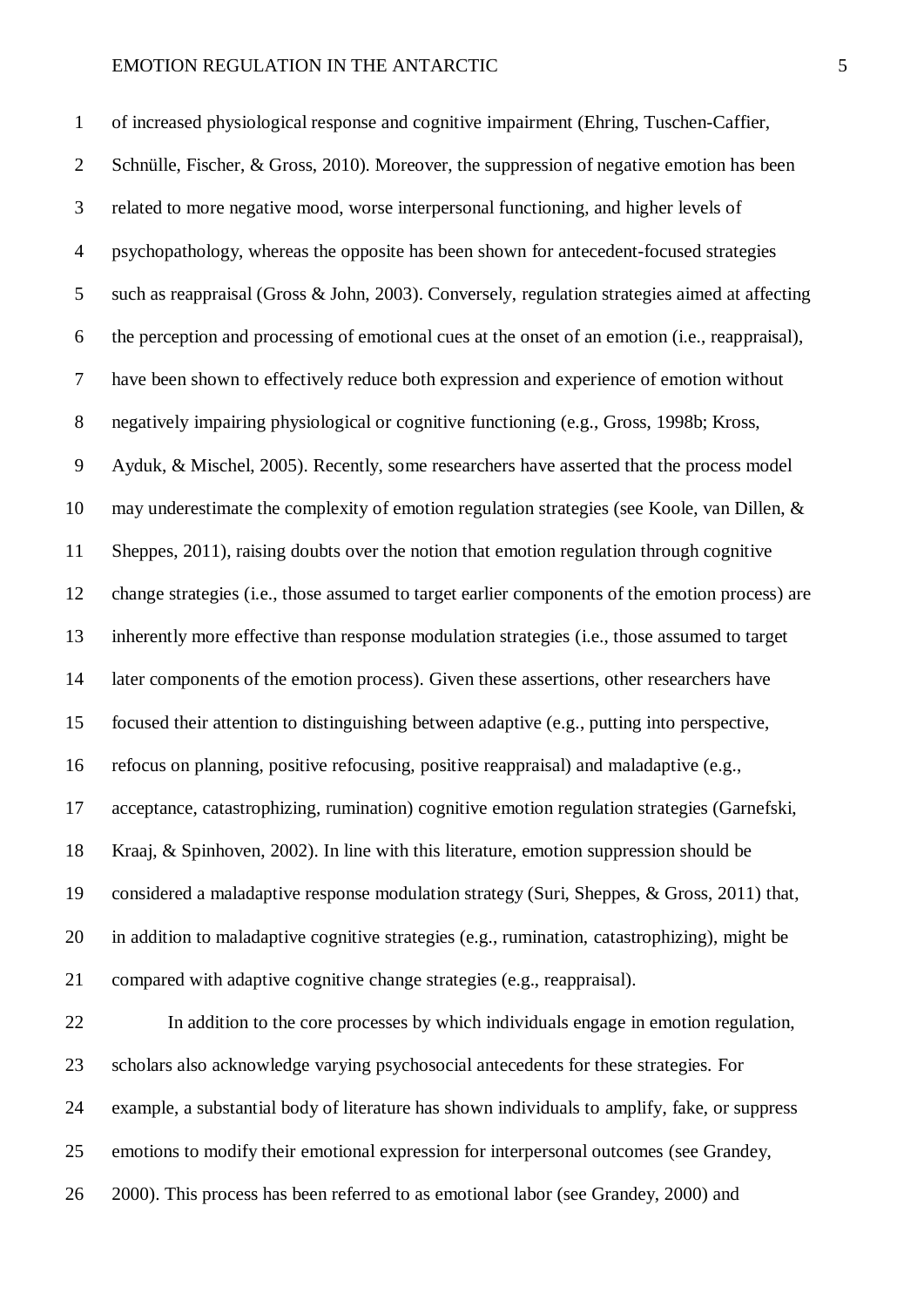varyingly conceptualized as the management of emotional expression in line with social display rules or a dissonance between required and felt emotions. A recent meta-analysis found that surface acting (a form of emotional labor involving the expression of unfelt emotions) is directly associated with psychological strain, a lack of personal accomplishment, depersonalization, emotional exhaustion, and reduced job performance (Hülsheger & Schewe, 2011). English and John (2013) recently examined the mechanisms underlying these social effects of emotion regulation and found the social costs of suppression (e.g., lower relationship satisfaction and social support) to not be due to reduced positive emotion expression but rather the incongruence between inner-self and outer-behavior. In line with the prevalence of emotional labor in social groups, anecdotal accounts of leaders of Antarctic expedition teams indicate a substantial need to manage their emotions during lengthy periods in close proximity with teammates (e.g., Fiennes, 2004). These emotions fluctuate unpredictably between the periods of extensive physically demanding mountaineering and the monotonous sedentary periods spent in tents. However, whilst extant research findings have undoubtedly enhanced our understanding of the interplay between emotion regulation and our social environment, there remains significant scope for further inquiry in this area. Indeed, beyond examining the antecedents of emotional labor, there is a dearth of research examining how individuals manage their emotions in psychologically and physically demanding environments or how these behaviors impact social functioning or human performance. Further, team members" momentary emotional states are not independent from those of their team members because these states and experiences are mutually shared within the team. In extreme environments, this interdependency is accentuated where success or failure, which in some instances equates to life and death, are shared by all team members. That is, because members of highly interdependent teams work closely and share the same task elements (i.e., performing similar tasks with overlapping roles and goals), instances of positive and negative emotion are likely to influence the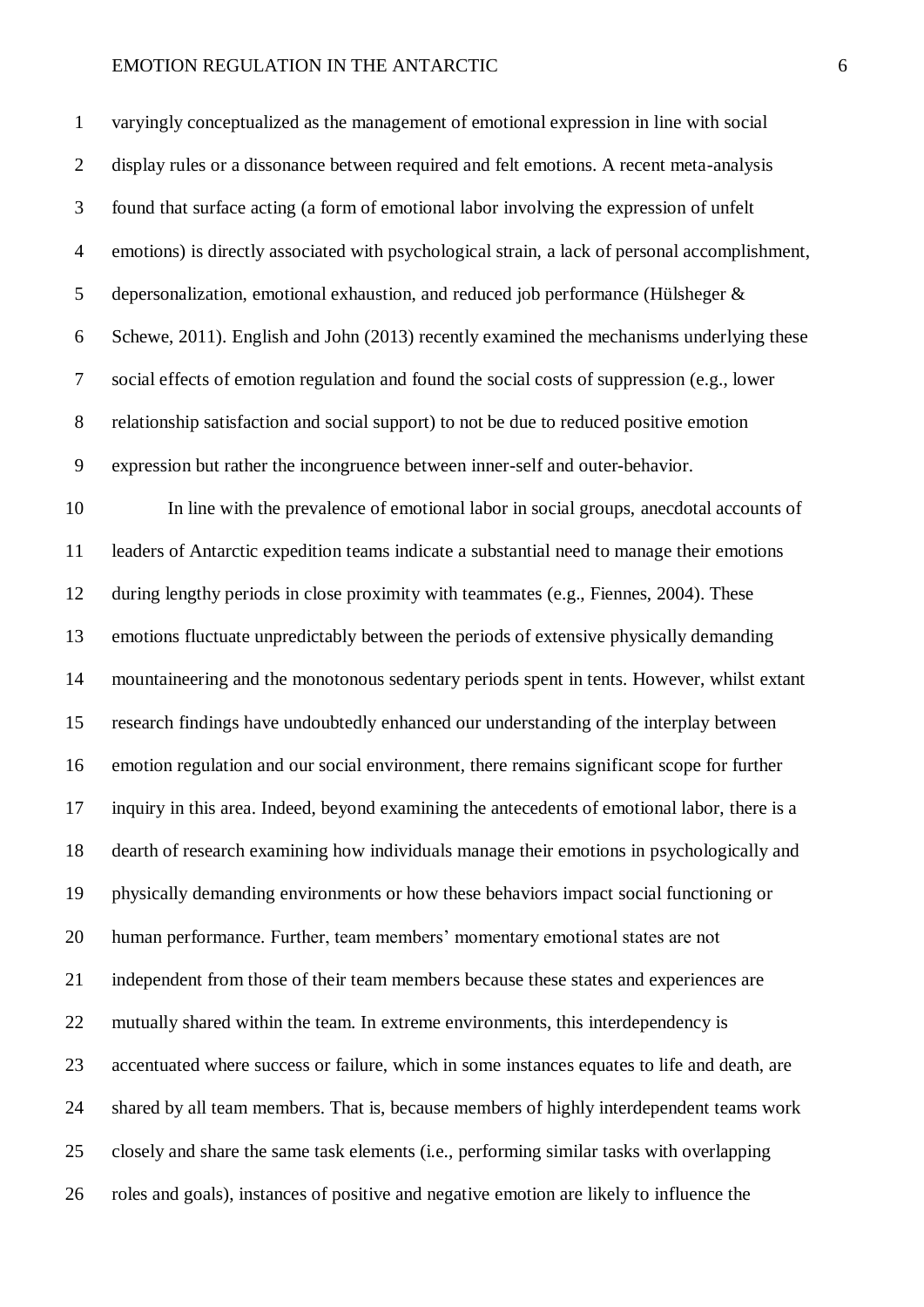## EMOTION REGULATION IN THE ANTARCTIC  $\qquad \qquad \qquad \qquad 7$

 emotional states of team members. Ilies, Wagner and Morgeson (2007) stated that such highly interdependent settings provide an ideal context for implicit and explicit affective transfer processes. One example of this interpersonal transference of affect through which a person "catches" another"s emotions has been labeled emotional contagion (see Hatfield, Cacioppo, & Rapson, 1994).

 In line with the potentially fruitful examination of emotion-related concepts associated with performance and survival in Antarctic teams, the aims of the present research were firstly to provide an overview of the type, frequency and intensity of emotions experienced during a two month Antarctic expedition. Secondly, to better understand the strategies individuals employ to manage these emotions and finally, to identify the perceived effectiveness of such strategies. Thirdly, we examined any potential outcomes (e.g., emotional labor or contagion, performance evaluations, and group dynamics). In doing so we hoped to extend research on emotion regulation and associated social processes in groups operating in isolated and extreme performance environments and provide practical information that could inform preparation for, and performance in, such environments. To our knowledge, this is the first performance psychology research to sample serving personnel during a military operation. We believe that sampling military performance teams and individuals operating in extreme environments can provide a rich insight for many under- researched performance domains (e.g., flight crews, emergency services, oil industry workers, surgery teams) as well as those commonly examined within performance psychology (e.g., sport, business, and performing arts).

#### **Method**

**Methodological Approach**

 Issues relating the stress and emotion in performance environments are complex. Hence, combining the strengths of qualitative and quantitative approaches offers an excellent approach to facilitating a fuller insight into these processes and their impact of team and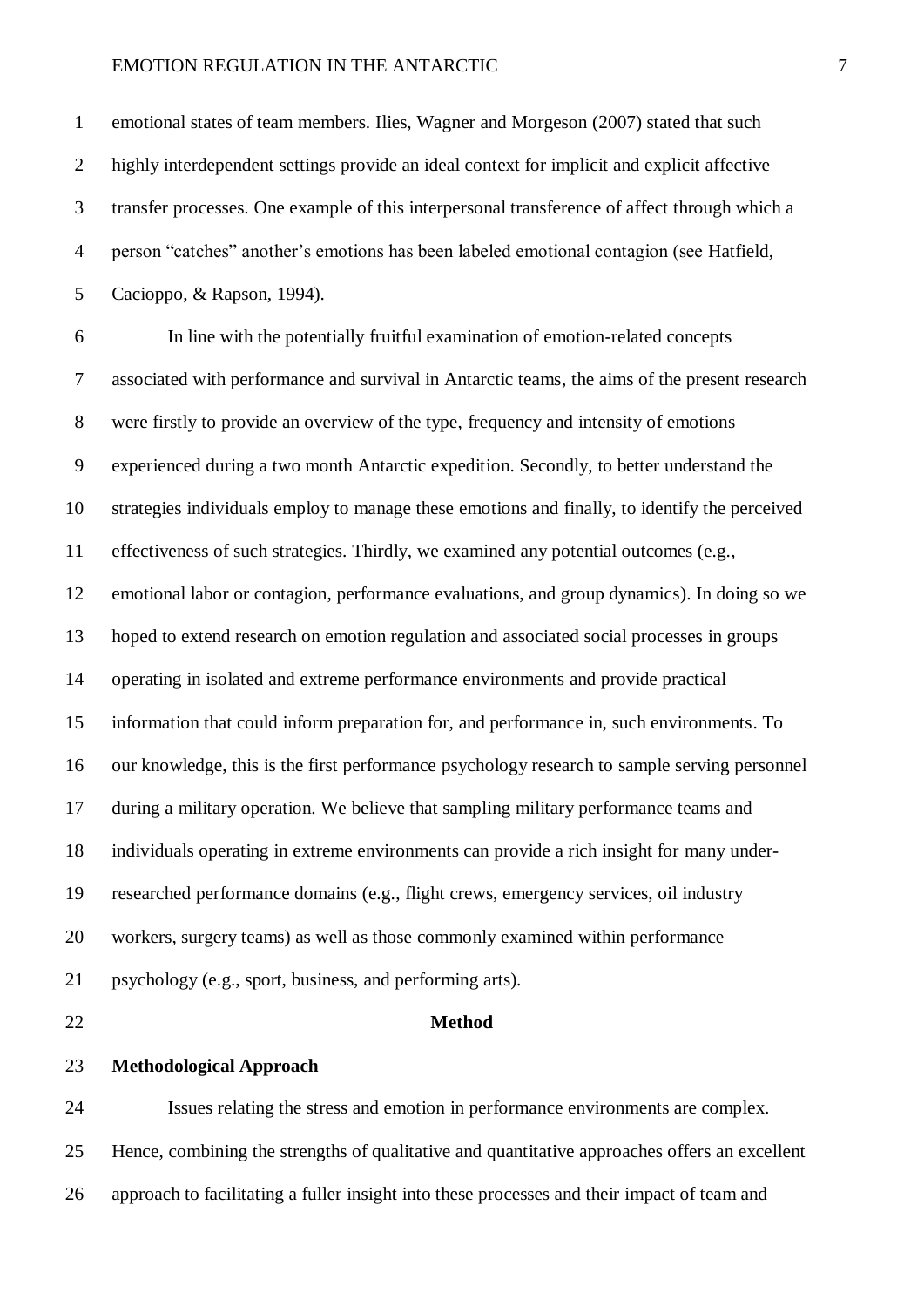performance outcomes over an extended period of time. While pre-and post-expedition 2 interviews can illuminate participants' expectations and reflections regarding their experiences, qualitative narratives and quantitative questionnaire daily diary data might provide an insight into experiences at the time or close to their occurrence. Therefore, such a combined approach might provide an understanding that might be missed through using a single method (Creswell, 2013). Mixed methods can also strengthen evidence through confirmation, substantiation, and by neutralizing each others" biases or weaknesses (Creswell, 2013)

### **Participants and Expedition Details**

 Following an application procedure two years prior to departure 176 individuals were invited to form a training squad. Over the following two years the squad members were expected to attend specific training weekends to demonstrate and improve generic climbing, skiing and mountaineering skills. Six months prior to departure, a final team of 24 members was selected based on a combination of commitment, training attendance, specific skills and mountaineering qualifications. Twelve of the expedition party members were allocated to this study, with the remainder allocated to a similar, but independent research project.

 The expedition party members allocated to this study comprised 12 experienced British mountaineers (mean mountaineering experience 13 years), the majority of which had no polar experience (11 male and 1 female; mean age 36 years). The team accessed the Antarctic Peninsula and once ashore the team concentrated efforts on traversing the Avery Plateau by man-haul and subsequently descend onto the Larsen ice shelf to conduct scientific research, while also attempting first ascents of mountains in the area. The expedition, which was supported at sea by the Australis, lasted 43 days over the months of January and 24 February 2012 where air temperatures ranged from  $0^{\circ}$ C to -12 $^{\circ}$ C. The support team successfully ascended over 25 previously unclimbed mountains whilst exploring a dangerous coastal region.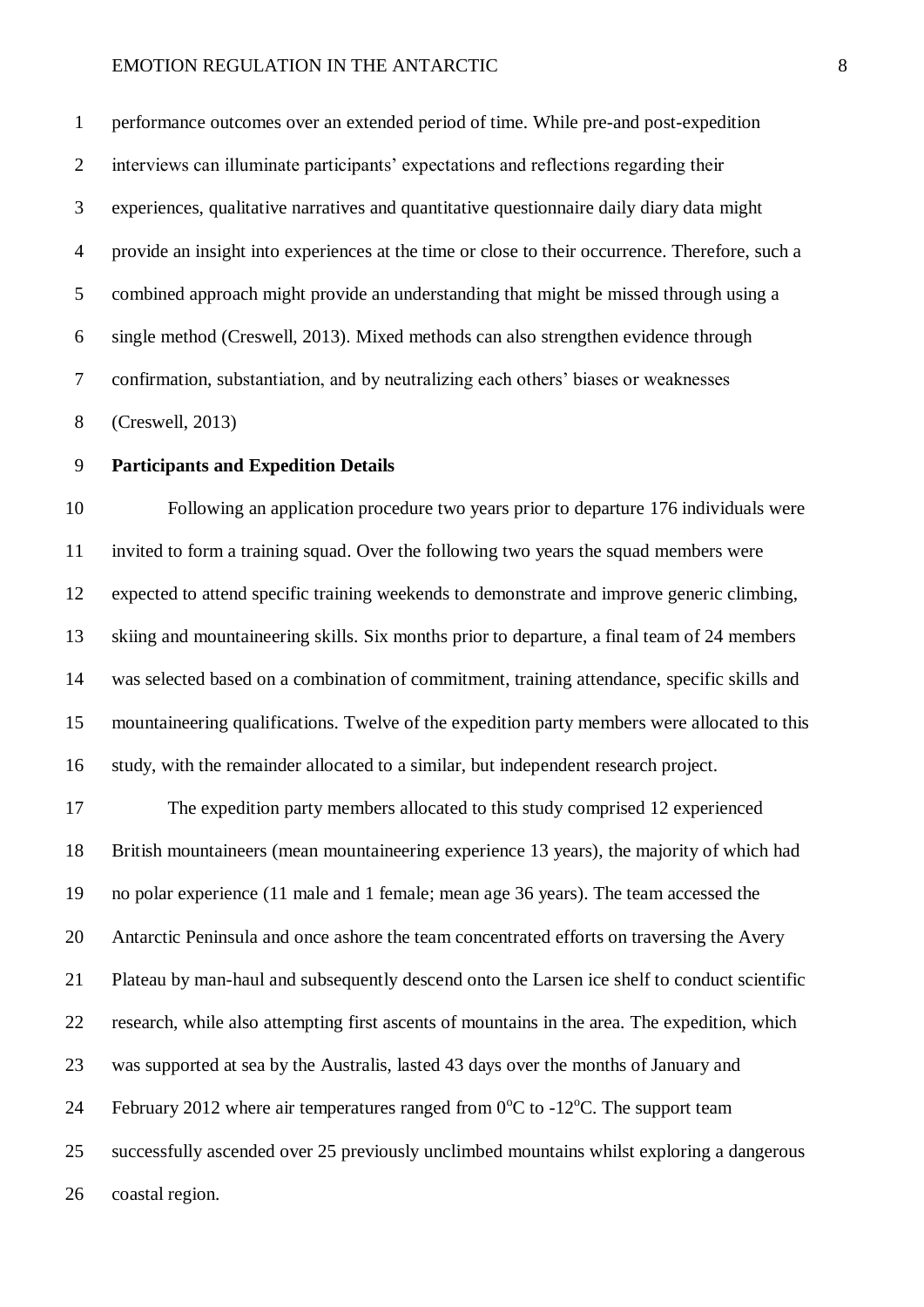## **Data Collection**

 Following institutional and Ministry of Defence ethical approval, we employed a mixed method approach to collect data across pre-, during, and post-expedition phases to address the research questions. That is, data were collected in three temporal phases: pre- expedition, during-expedition, and post-expedition using a combination of semi-structured interview and daily diary methods.

 **Interviews**. We adopted a semi-structured qualitative interview approach (Gubrium & Holstein, 2002). Interviews were conducted with all participants no more than 2 weeks before and no more than 2 weeks after the expedition (i.e. following extraction from the Antarctic 10 Peninsula). The pre-expedition interviews lasted between 34 and 89 minutes ( $M = 58.01$ , SD  $11 = 21.88$ ), with post-expedition interviews lasting between 47 and 210 minutes (M = 86.21) 12 minutes,  $SD = 42.16$ ). The post-expedition interviews were longer in duration given their focus on participants" rich experiences and stories rather than *a priori* expectations and plans. Inter views were conducted in person or via telephone by the first author trained in qualitative methods to postgraduate level and were all recorded via Dictaphone and later transcribed verbatim.

 **Interview guides.** Two semi-structured interview guides were developed for the pre- and post-expedition data collection phases. The guides were not rigid documents but a flexible set of questions which varied with the flow of the discourse and allowed both the interviewer and interviewee opportunity to explore all salient topics as they arose (Patton, 2002). The questions were informed by relevant emotion regulation literature from 22 performance environments (e.g., Wagstaff, Fletcher & Hanton, 2012a; Wagstaff, Fletcher, & Hanton, 2012b). Probes were used throughout the interviews to gain further information regarding participant experiences and to clarify areas of relevance to the research question. Both interview guides were piloted with expedition reserve members prior to the data collection period commencing with only superficial and question order changes being made.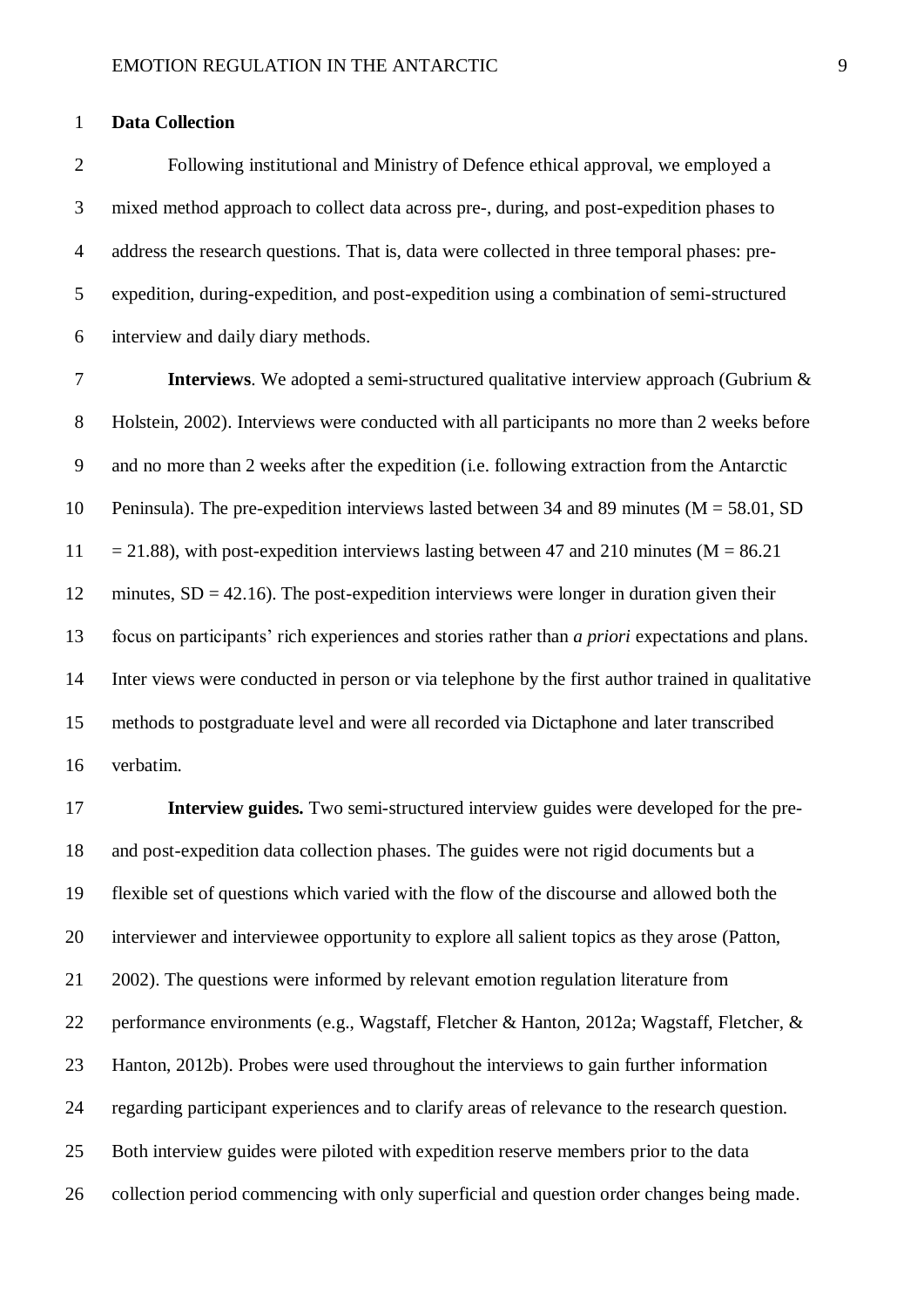The pre-expedition interview guide was intended to facilitate discourse relating to the emotions participants anticipated experiencing during the expedition and their preferred and intended strategies to manage these. The pre-expedition interview guide had five sections. The first section aimed to elicit background information about the interviewee including age, rank, service, and expedition experiences in extreme environments. Participants were also invited to outline the expedition plans and their identified role(s). The second section attempted to unearth the participants" perceptions of the likely demands of the expedition (e.g., "What do you anticipate being the main mental, physical and technical challenges/demands that you"ll face on the expedition?") and any steps they had taken to prepare for these (e.g., "How have you prepared for these challenges/demands?"). The third section invited participants to consider if they anticipated any situations in which they would need to manage or regulate their emotions during the expedition ("In what situations do you anticipate you"ll need to manage your emotions during the expedition?"), their preferred strategies (e.g., "What strategies do you intend to use to manage emotions?") and how effective they thought these strategies would be (e.g., "What do you think is the most effective way of managing emotions during expeditions in extreme environments?"). Section four encouraged participants to consider how they might help their teammates manage their emotions (e.g., "To what extent do you feel that you will need to help your team mates manage their emotions?") and how (e.g., "What strategies do you anticipate using to help your team mates manage their emotions?"). The final section provided opportunities for the participants to provide any further comments and the researcher to use probe and elaboration questions.

 The post-expedition interview guide had five sections. The first section provided participants with a recap of their pre-expedition expectations and a summary of their diary entries. The second section invited participants to reflect on the actual factors that positively or negatively influenced the success of the expedition as well as the main mental, physical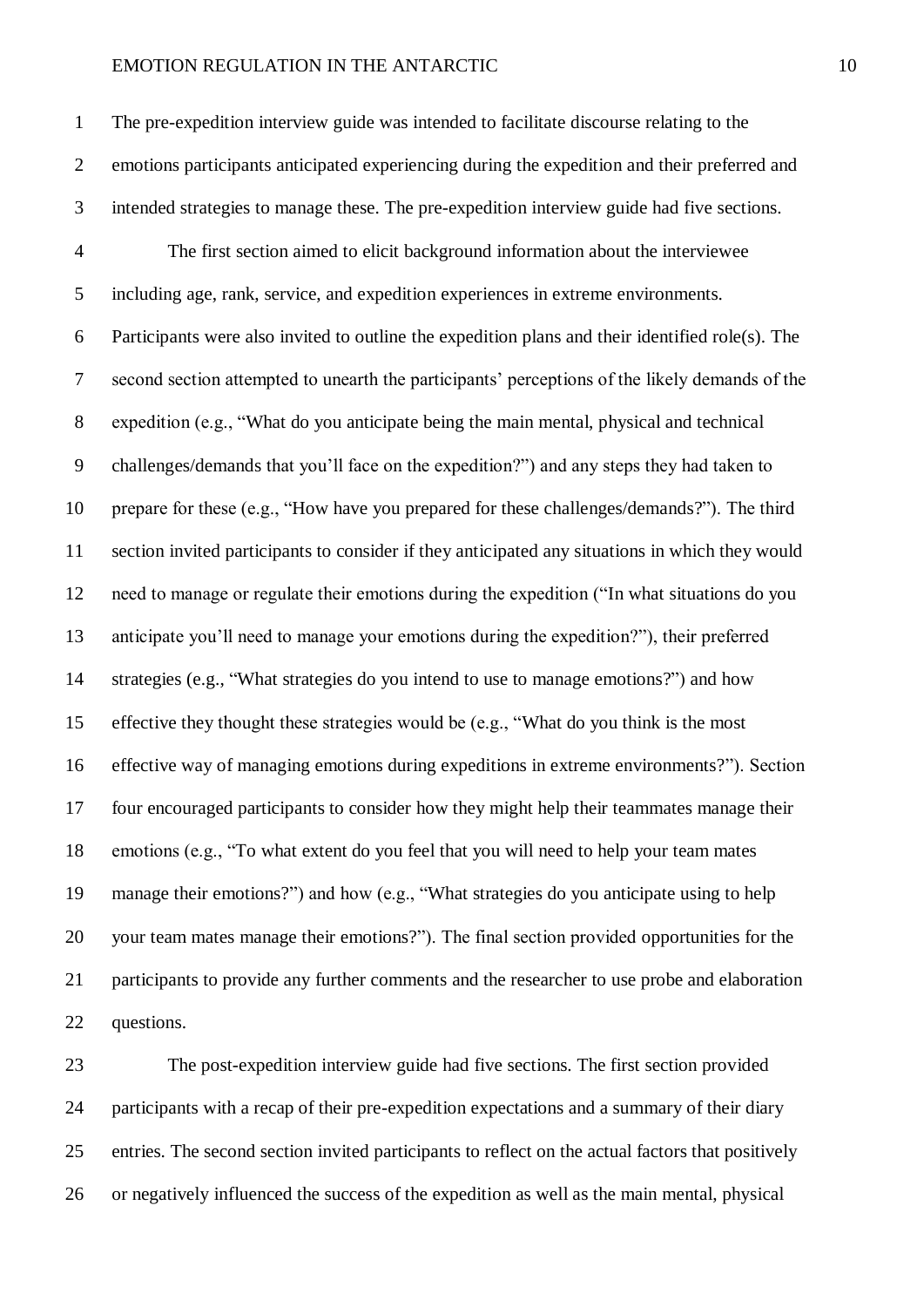and technical challenges/demands that they faced on the expedition. The third section requested the interviewee to outline the situations in which they needed to manage or regulate their emotions during the expedition, their perception of the effectiveness of these strategies ("How effective do you think these strategies were?"), how their experiences compared to their pre-expedition anticipations (e.g., "How did this compare to how you intended to manage emotions in these situations?"), how effective they perceived these emotion regulation strategies to be in their given situation and what advice about regulating emotions they would you give to future expedition parties. The fourth section asked participants to reflect on the situations they found themselves helping teammates manage their emotions, how effective they perceived these efforts to be, and how this compared to their pre- expedition expectations and intentions. The final section allowed participants to provide advice for managing emotions in extreme environments and offer final comments.

**Daily Diaries.** Participants were provided with a diary booklet that consisted of a guide to completing the diary prompts and multiple diary pages. Bolger, Davis, and Rafaeli, (2003) have argued that the daily diary can provide a real time record of participants" experience in a natural, spontaneous context, therefore, offering an excellent compliment to traditional designs in psychology (e.g., interviews). Further, it was hoped that the mixed method approach would promote prolonged engagement, trustworthiness in the data, and greater interaction between the data collection and the analysis phases of the study (cf. Bolger et al., 2003; Patton, 2002; Wagstaff et al., 2012b). Finally, the diaries were used as a mechanism for facilitating discussion during the post-expedition interviews.

 Each participant was given a paper and pencil booklet containing a diary page for each day of the expedition (including travel from and to the United Kingdom). Diary pages contained a short questionnaire and space for additional thoughts. Diaries were completed by participants at the end of each day and took approximately 10 minutes.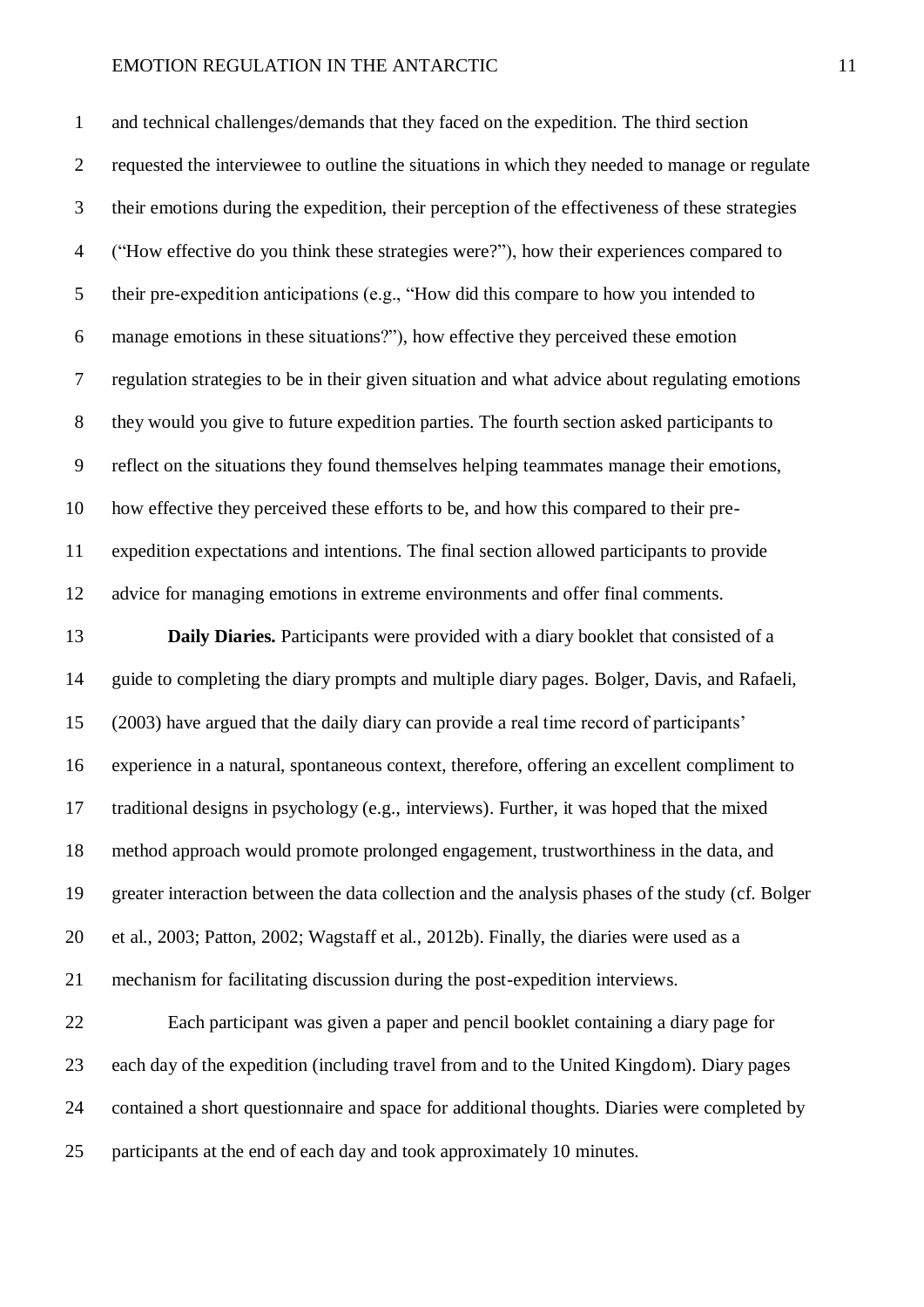The questionnaire had four sections. The first section asked participants to provide general information about the temperature, how many hours they had slept in the past 24 hours, whether they had suffered from illness or injury in the past 24 hours, and roughly how many hours they had spent physically active in the past 24 hours. These measures have previously been used in similar extreme environmental psychology research (see for review Weston, 2011). Section two of the questionnaire requested participants to indicate how they had felt over the past 24 hours on a 10-point counter loaded bipolar scale. In line with the 8 scale used by Weston (2011) the items referred to eating/hydration, depression, loneliness, mental fatigue, physical fatigue, anxiety, comfort, confidence in duties, and rating of task and social cohesion. Section three requested participants to state the emotion they had 11 experienced most that day and provide an intensity value out of 10 (1 = not intense,  $10 = \text{very}$ ) intense) for their emotional experience. Participants were then asked to indicate which, if any, emotion regulation strategies from a 11-item checklist they had employed to deal with their most common emotion and how effective they perceived this strategy to be on a 10-point 15 Likert scale (1 = not effective at all,  $10 =$  very effective). The checklist consisted of nine items from the Cognitive Emotion Regulation Questionnaire (CERQ; Garnefski et al., 2002) and two items adapted from the Emotion Regulation Questionnaire (ERQ; Gross & John, 2003). The CERQ measures nine dimensions: Rumination, catastrophizing, self-blame, other- blame, acceptance, positive reappraisal, putting into perspective, positive refocusing, and planning. Self-blame, refers to thoughts of putting the blame of what you have experienced on yourself; Other-blame, refers to thoughts of putting the blame of what you have experienced on the environment or another person; Rumination or focus on thought, refers to thinking about the feelings and thoughts associated with negative aspects of an event; Catastrophizing, refers to thoughts of explicitly emphasizing the terror of what you have experienced; Putting into Perspective, refers to thoughts of brushing aside the seriousness of the event/emphasizing the relativity when comparing it to other events;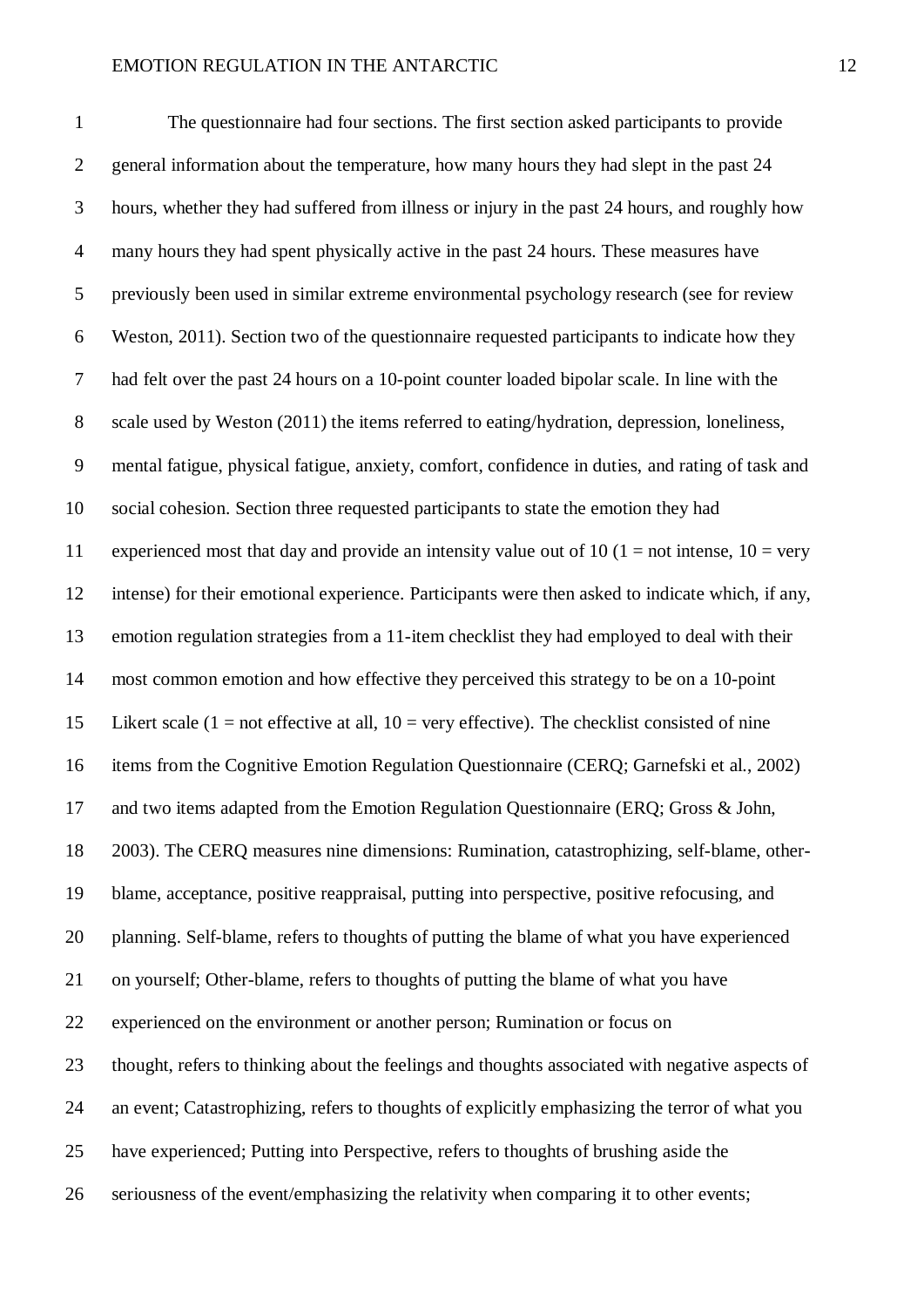Positive Refocusing, refers to thinking about joyful and pleasant issues instead of thinking about the negative aspects of an event; Positive Reappraisal, refers to thoughts of creating a positive meaning of an event in terms of personal growth; Acceptance, refers to thoughts of accepting what you have experienced and resigning yourself to what has happened, and; Refocus on Planning, referring to thinking about what steps to take and how to handle a negative event.

 The ERQ measures two dimensions: Experience reappraisal (hereafter reappraisal) and expressive suppression. The items used here for reappraisal ("I changed the way I was thinking about it") and expressive suppression ("I made sure not to express the emotions I was feeling and suppressed them") had the suffix adapted to better reflect state (i.e., emotions experienced that day) rather than trait (i.e., how participants generally responded) responses. Section four of the diary invited participants to evaluate their own performance and their team"s performance and social and task cohesion on 10-point Likert scale (1 = very poor, 10 = very high) and the perceived impact their emotion management strategy had on these 15 factors (1 = low impact, 10 = high impact) in an attempt to ascertain the impact of emotion experience and regulation on key performance and team dynamics variables.

## **Data Analysis**

 Qualitative interview transcripts and diary entries were subject to content analysis (see Miles & Huberman, 1994; Tesch, 2013). The goal of content analysis is to provide knowledge and understanding of the phenomena under study by representing participants" responses in a coherent form (Tesch, 2013). The advantage of traditional content analysis lies in gaining direct information from participants without imposing preconceived theoretical perspectives. The analysis process began with the researchers independently reading all data on several occasions to achieve immersion and obtain a sense of the whole (Tesch, 2013). Sections of the data that appeared to capture meaningful thoughts or concepts regarding emotion experience, emotion regulation, team dynamics or performance were then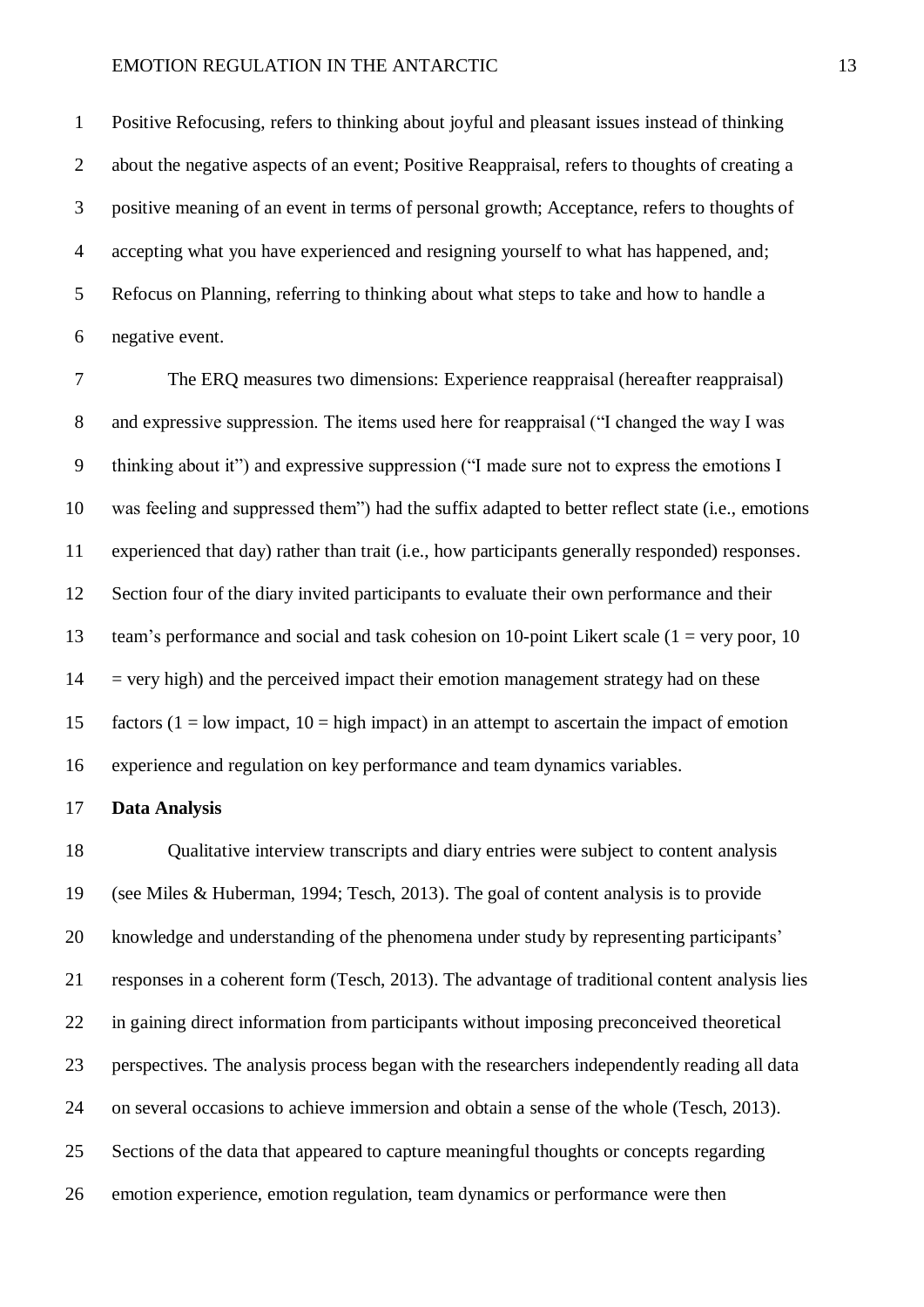highlighted. The researchers then attached preliminary codes (i.e., notes and labels) to these 2 potentially meaningful sections of text during a repetitive and emergent coding process (see Miles & Huberman, 1994). Once all transcripts had been coded, the researchers jointly compared and contrasted their emergent themes relating to the research questions. At this point no major areas of difference were identified, but some of the final codes were combined at this point. The qualitative findings might be judged according to the eight markers of quality research outlined by Tracy (2010), which relate to (a) worthy topic, (b) rich rigor, (c) sincerity, (d) credibility, (e) resonance, (f) significant contribution, (g) ethics, and (h) meaningful coherence. In line with these criteria, the present research might be deemed a worthy topic because of its relevance, timeliness, significance, and interest. The markers of rigor were pursued here by devoting substantial time, care, and thoroughness in data collection and engaging in participant debriefing (Tracy, 2010). Sincerity was pursued through attempts to emphasize the transparency and trustworthiness of the analysis process. In attempting to enhance credibility, we used "critical friends," and multivocality of participant quotations. We attempted to promote resonance by presenting data using visual representations and rich quotations in the hope of allowing participants" complex experiences to emerge, yet leave it to the reader to decide the extent to which the content overlaps with their own experiences. In evaluating the significance of contribution of the research, one might consider the theoretical, heuristic, and practical relevance of the findings. Attempts were made throughout the research process to adhere to procedural, situational, relational and exiting ethical obligations (cf., Wagstaff et al., 2012b). In an attempt to achieve coherent we feel that the study achieved its stated purpose, used methods and representation practices that matched the domain and research paradigm, and attentively interconnected extant literature. Quantitative diary data were analyzed using a combination of Pearson"s correlations, t-tests, and mediated regression analysis using PASW 18.0.

#### **Results**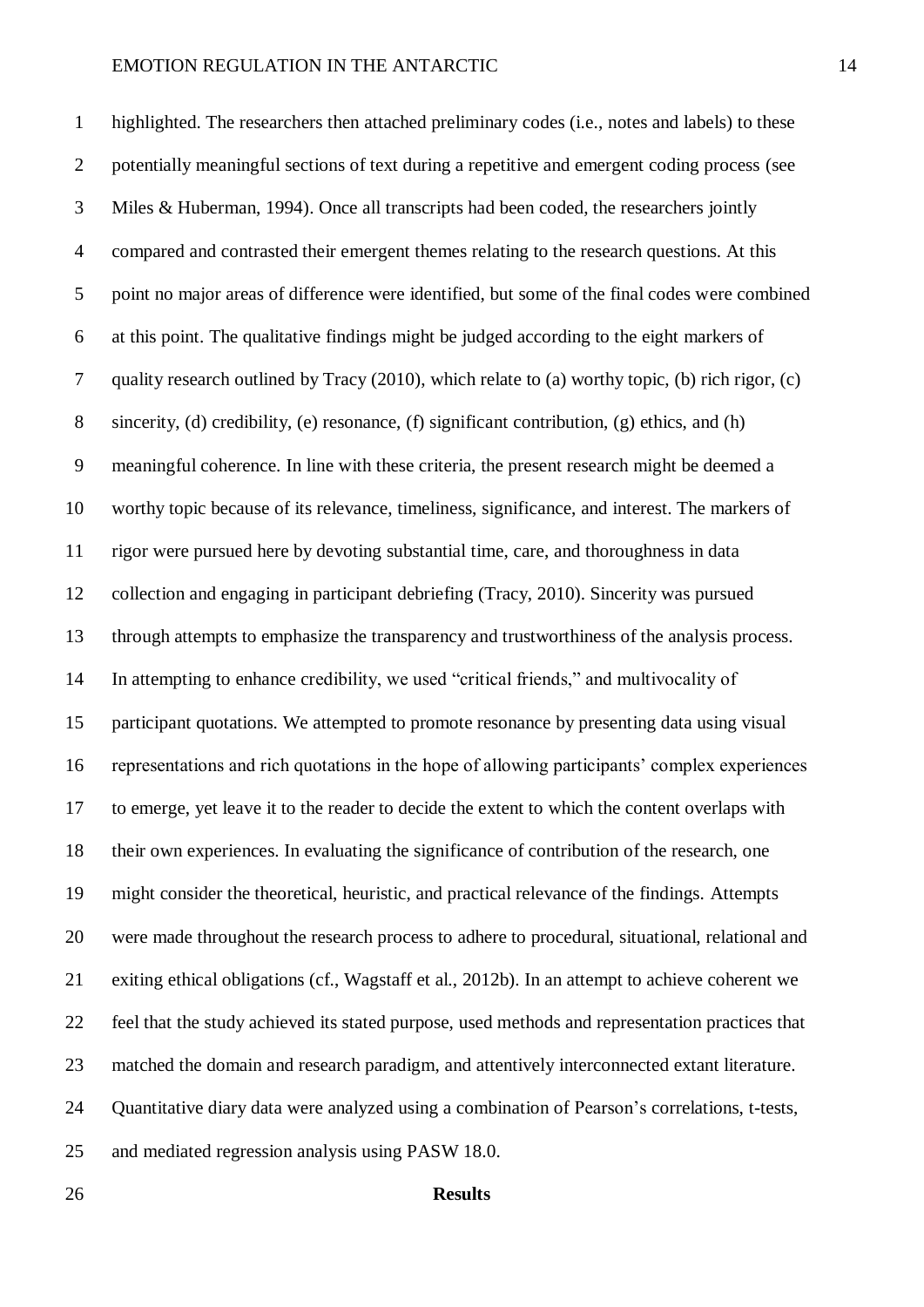The findings presented reflect data collected from pre- and post-expedition interviews and daily diaries. The results are divided into 4 sections. The first section provides an overview of participants" anticipated emotions prior to departure and the type, frequency and intensity of the emotions they actually experienced during the expedition. The second section states the emotion regulation strategies reported by participants. The third section presents the findings relating to the participants" perceptions of the most effective strategies for managing the emotions they experienced. The final section presents findings relating to the impact of emotions and emotion regulation on group dynamics and performance during the expedition.

## **Anticipated Emotions and Planned Regulation Strategies**

 The participants anticipated experiencing a range of basic emotions similar to those actually experienced during the expedition, with the most commonly cited being happiness, excitement, frustration, and boredom. The team exuded an air of confidence, readiness and excitement prior to departure with only a few participants anticipating a mixed emotional experience, based on previous experience. One participant stated his expectations: I think there will be quite a range of emotions. I"m certainly expecting to have a

 massive amount of sheer pleasure at being in the mountains. I think I will enjoy myself. I think there will be fear at times although it"s quite a good thing to have fear. 18 I'm certain to miss home a little bit. The emotion that I am worried about is anxiety. In preparing for the expedition, the participants reported largely similar preferences regarding how they intended to regulate their emotions during the expedition. These typically aligned with what they perceived to be globally effective strategies that could be applied across life domains and were likely influenced by past experiences and personality. However, the party members had large disparities regarding how they intended to manage emotions associated with interpersonal conflict. Participants appeared to align with one of two approaches; those who advocated proactively addressing conflict as soon as possible and those who anticipated the importance of suppressing their emotions.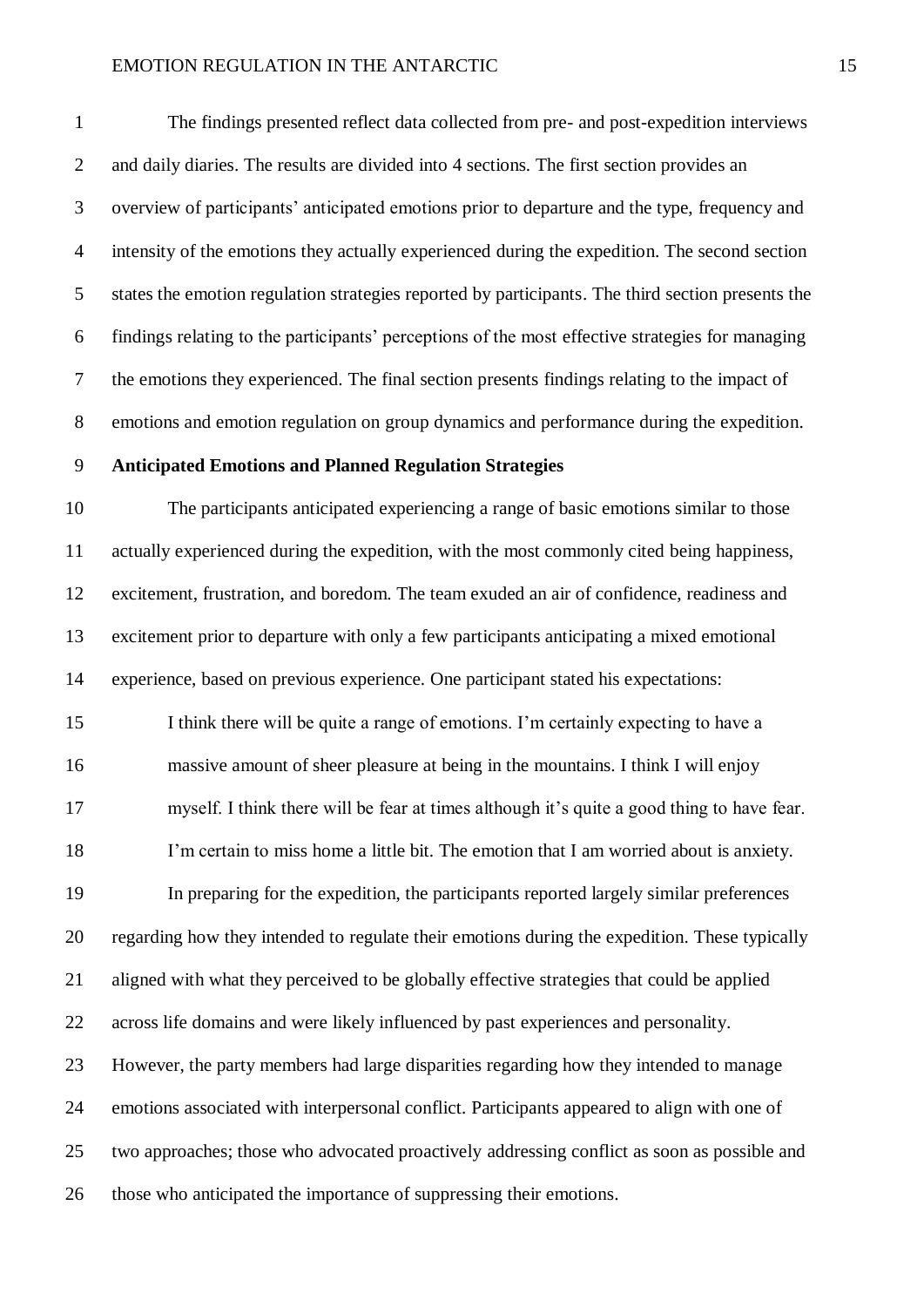| $\mathbf{1}$   | Several participants expressed a preference for suppressing emotions in order to avoid                            |
|----------------|-------------------------------------------------------------------------------------------------------------------|
| $\overline{2}$ | conflict and promote "happy families", with one participant stating:                                              |
| 3              | Having a happy team and avoiding conflict is so important because discontent and                                  |
| $\overline{4}$ | conflict just suck the life blood out of trips. The worst thing that I am really desperate                        |
| 5              | to avoid is the sort of whispering discontent where no one is prepared to stand up and                            |
| 6              | to be honest and say, 'I'm not happy, this is going wrong, I don't want to do this.'                              |
| $\tau$         | Conflict could be devastating I can't afford to have an assassin in one of the groups                             |
| 8              | poisoning the rest of the team. It's about honesty as well, but it's also about                                   |
| 9              | controlling your emotions and that's really important. I suppress my emotions a lot,                              |
| 10             | when what I really want to do is go up and punch someone.                                                         |
| 11             | Other team members stated being, "quite good at staying quiet; I just shut up and get on with                     |
| 12             | it". A teammate added, "you need a bit of stoicism to temper that gushing outflow of                              |
| 13             | emotion". Rather than adopting a Stoic approach to emotion regulation, other participants                         |
| 14             | indicated a preference for and perceived importance of airing any negative feelings:                              |
| 15             | You've got to be open with each other because you're going to be with them 24/7. I                                |
| 16             | think it's better to clear the air early on rather than just let something build up; certain                      |
| 17             | things snowball suddenly and become big things if they don't get addressed.                                       |
| 18             | <b>Type, Frequency and Intensity of Experienced Emotions</b>                                                      |
| 19             | In line with pre-deployment interview expectations, participants reported a broad                                 |
| 20             | range of discrete emotions ( $n = 25$ ) during the expedition (see Table 1). In total, 414 emotion                |
| 21             | experiences were reported by the participants, of which 238 (57.49%) were positively and                          |
| 22             | 176 (42.51%) negatively valenced. Diary data indicated that the most frequently cited                             |
| 23             | emotions were: Happiness $(41.06\%$ of all emotions reported), anxiety $(7.73\%)$ , contentment                   |
| 24             | $(5.80\%)$ , boredom $(5.31\%)$ , anger $(5.07\%)$ , relief $(4.83\%)$ , pride $(4.35\%)$ , and fear $(4.35\%)$ . |
| 25             | In addition to the generally positive emotional experience reported, the findings                                 |
| 26             | indicated that participants perceived themselves to have responded well to the environmental                      |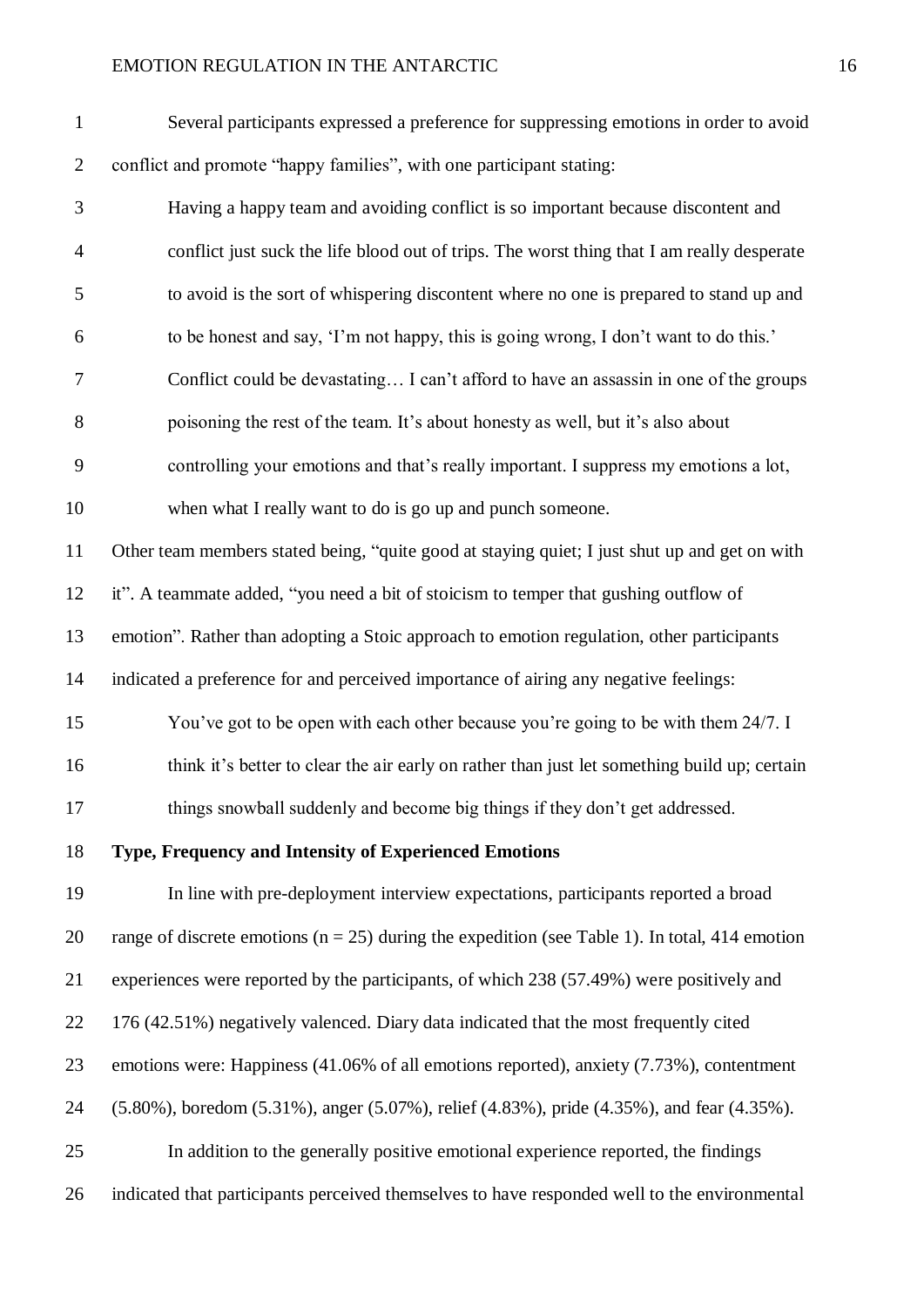| $\mathbf{1}$   | conditions, reporting high mean ratings for self confidence ( $M = 8.35$ , $SD = 1.72$ ), motivation     |
|----------------|----------------------------------------------------------------------------------------------------------|
| $\overline{2}$ | $(M = 6.04, SD = 1.83)$ , comfort $(M = 7.38, SD = 2.04)$ and low mean ratings of loneliness (M)         |
| $\mathfrak{Z}$ | $= 2.74$ , $SD = 1.34$ ) and depression ( $M = 2.41$ , $SD = 1.40$ ) for the duration of the expedition. |
| $\overline{4}$ | Interview data supported these objective findings, with participants describing a positive               |
| 5              | emotional experience, "it was like a private expedition on steroids! That makes me feel very             |
| 6              | privileged", "the strongest emotion I felt was the happiness and joy of succeeding on things",           |
| $\tau$         | "it's like you're a kid in a sweet shop and you have got free reign, what do you go and do               |
| $8\,$          | first?". However, others were more balanced in their reflections recalling "highs and lows"              |
| 9              | and portraying a mixed emotional experience during "a rollercoaster expedition". One                     |
| 10             | participant added:                                                                                       |
| 11             | Overall the expedition was very successful. We achieved all of our objectives. We                        |
| 12             | climbed a whole bunch of unclimbed mountains, everybody came back safely and the                         |
| 13             | vast majority of people have had a positive experience. However, the incidents with a                    |
| 14             | few individuals had the potential to really undermine the expedition's success. They                     |
| 15             | put people's lives at risk and I had some huge concerns while I was out there.                           |
| 16             | Indeed, despite the general <i>a priori</i> confidence of the team and limited expectancy of             |
| 17             | negative emotion, many participants returned from the expedition reporting surprise at their             |
| 18             | emotional experiences in response to adverse team dynamics:                                              |
| 19             | The biggest thing that got me was the team's dynamics; you just have to experience it.                   |
| 20             | It just didn't work out how I thought it was going to. I was wrong on some of the                        |
| 21             | things I expected.                                                                                       |
| 22             | <b>Emotion Regulation Strategies Used</b>                                                                |
| 23             | Emotion regulation strategies were typically used to manage negative emotions with a                     |
| 24             | range of adaptive (e.g., putting into perspective, refocus on planning, positive refocusing,             |
| 25             | positive reappraisal) and maladaptive (e.g., acceptance, expressive suppression,                         |

catastrophizing, rumination) strategies reported. The emotion regulation strategies used most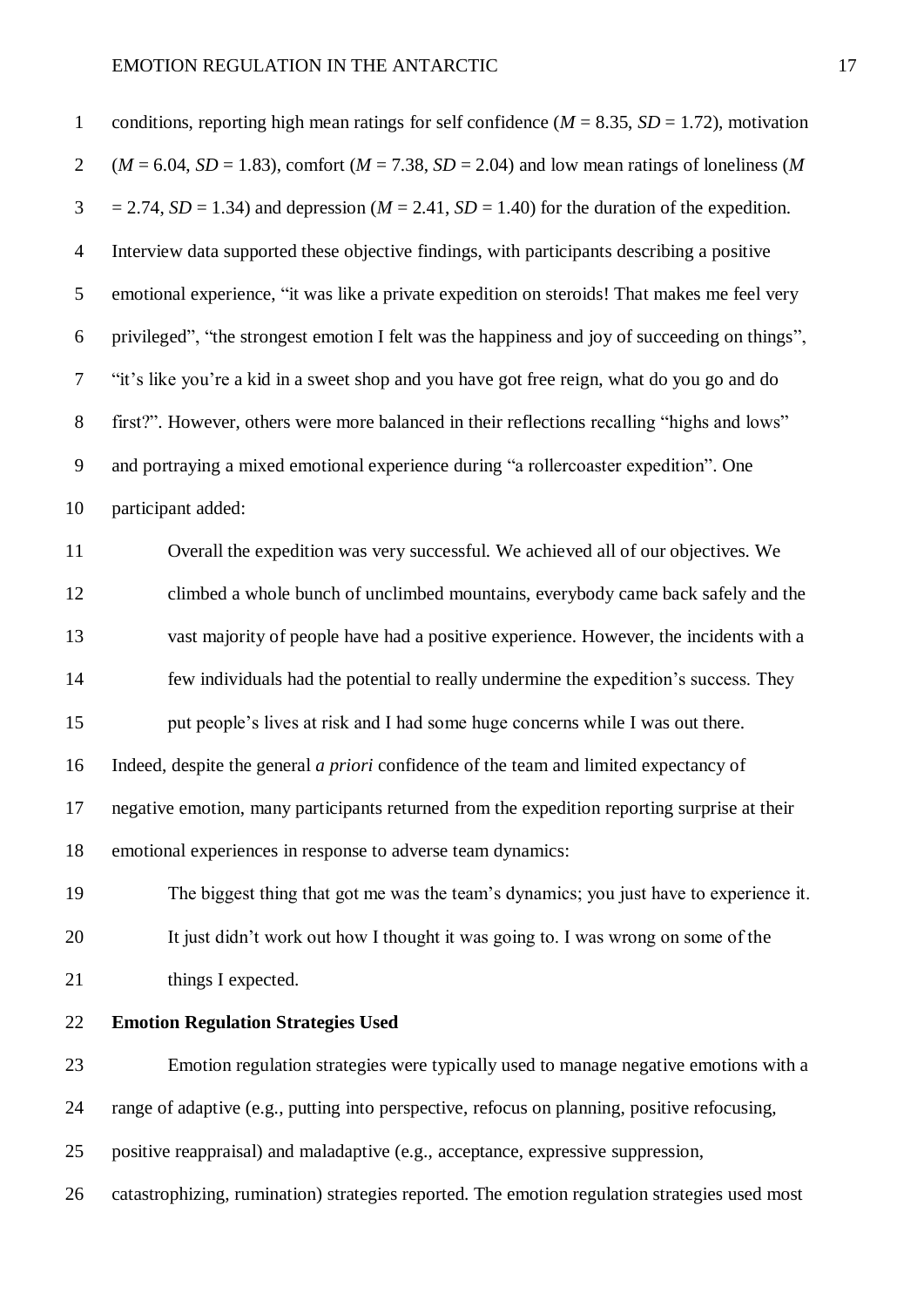frequently were; expressive suppression ( $N = 67$ ,  $M^{use} = 9.57$ ,  $SD = 4.43$ ), rumination (N = 56,  $M^{use} = 8.00$ ,  $SD = 3.96$ ), positive reappraisal ( $N = 56$ ,  $M^{use} = 7.57$ ,  $SD = 4.34$ ), self-blame  $($ *N* = 49,  $M^{use} = 7.00$ , *SD* = 3.21), and acceptance (*N* = 44,  $M^{use} = 6.29$ , *SD* = 5.77). A repeated measures t-test revealed a non-significant difference between adaptive (*M* = 34.57, *SD* = 5 6.64) and maladaptive regulation strategy use  $(M = 29.86, SD = 11.71)$ ,  $t(10) = .497$ ,  $p =$  .637. Post-expedition interviews supported these data, with participants highlighting the need to initially suppress negative emotions and engage in further appraisal before acting in order to optimize emotion-related communication and team dynamics: I would definitely deal with the mental pressures in much the same way as I did. With

 difficult situations, repress any desire to get angry with others at the time, give myself 11 time to think, but ultimately, once I had made a measured decision about it, I would express it.

### **Perceived Effectiveness of Emotion Regulation Strategies**

 The participants generally perceived the regulation strategies they employed to be only moderately effective (*M* = 4.75, *SD* = 1.27, see Figure 1). A repeated measures t-test revealed a non-significant difference in ratings of effectiveness for adaptive (*M* = 5.37, *SD* = 17 2.21) and maladaptive emotion regulation strategies ( $M = 4.47$ ,  $SD = .75$ ),  $t(10) = -1.62$ ,  $p =$  .14. Participants reported the most effective strategies to be acceptance (*M* = 7.19, *SD* = 2.29) 19 and expressive suppression ( $M = 6.21$ ,  $SD = 1.67$ ). The strategies rated as the least effective 20 by participants were catastrophizing  $(M = 2.72, SD = 1.10)$  and rumination  $(M = 2.51, SD = 1.10)$  1.37). Post-expedition interviews also highlighted expressive suppression and acceptance to be viewed as effective strategies by many of the team, who generally believed that expressing negative emotions would be detrimental to team morale. One participant referred to using this strategy directly, "on the whole, I engaged in quite a bit of self-control", with several others associating this self-control with self-awareness when regulating emotions, "when there were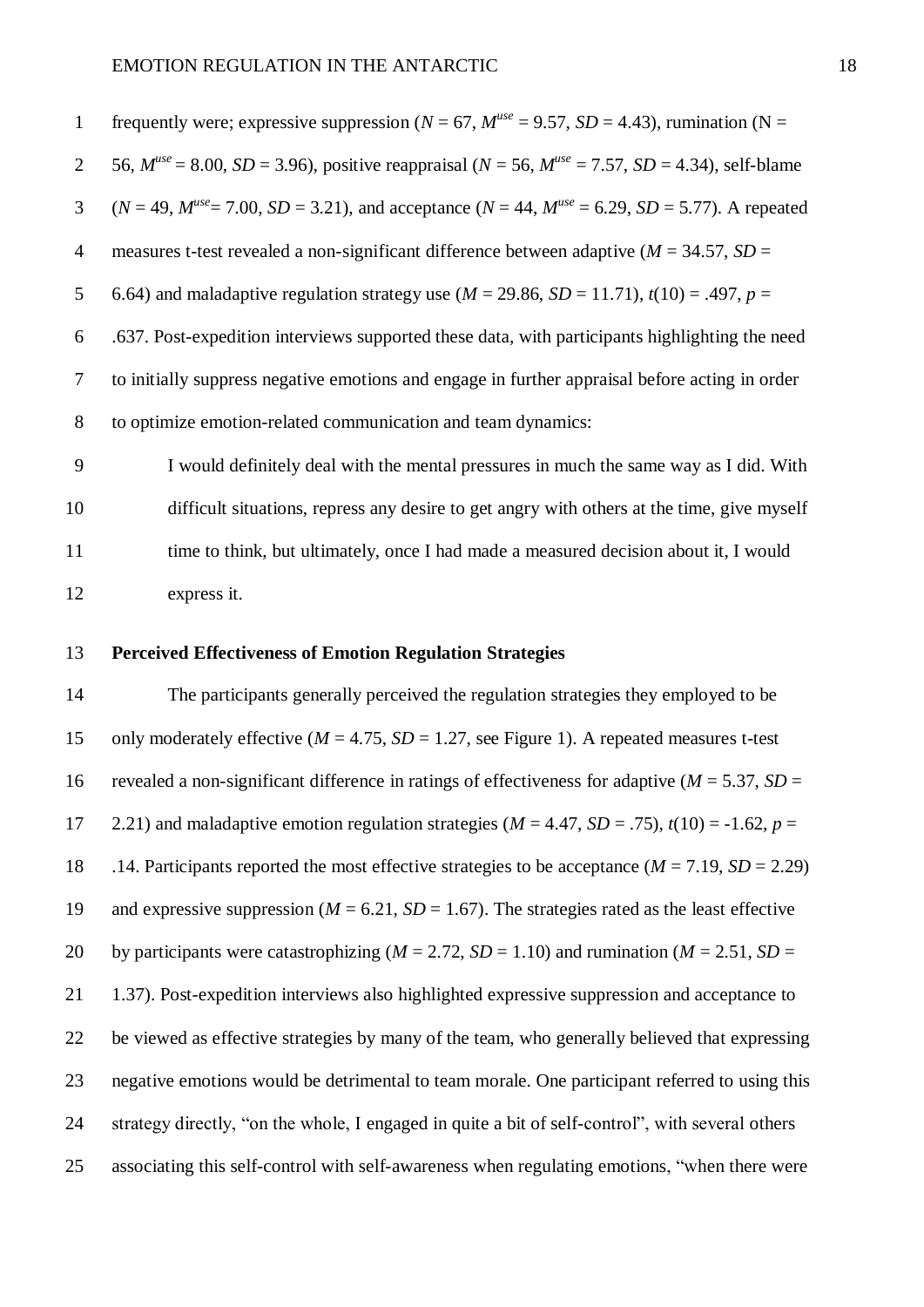emotional difficulties everyone in [my section] was in control of their emotions, they were self-aware enough to put their issues aside and control it".

 Despite team members collectively asserting the necessity of using expressive suppression during deployment, many participants also reported encountering difficulties in successfully using this strategy. To elaborate, one participant who experienced unexpected interpersonal conflict during the expedition asserted, "I found myself with a limited capacity to hold back my feelings in a massive way. I"m good at staying quiet… I"m not a very 8 confrontational person, but I've never been in a position where it's been so prolonged". Other members of the team also commented on the difficulties of using suppression strategies to regulate emotions during the expedition, stating, "when you"re living in a space the size of a toilet for that period of time you can"t pretend... you can"t keep a visage up for that period, in that kind of environment". Another stated "I"ve realized is that I"m too task-focused and I need to know more about the team, because the team is what achieves the task… I"ve become 14 more self-aware but that's not always easy when you're under pressure". Further, regular use of expressive suppression appeared to have negative intrapersonal and interpersonal consequences, as one participant reflected on an incident of conflict caused by emotion regulation failure in a post-expedition interview:

 It provoked an absolute explosion. Total mayhem. Ranting. Shouting. Wild accusations in front of everyone. Unbelievable. He was getting all his frustrations out, all that had been bubbling up, all those interactions with me, all the stuff he"d been suppressing. This is it, suddenly the dam has burst and it all comes out in rants. Another participant expressed the contagious effect of a teammate"s emotional expression: I think [teammate] being vocally negative had a big effect; it was fairly contagious and built up very quickly. One person moaning or whining brings everybody down… It makes a difference because people copy it without even realizing; someone who is outwardly expressive all the time is very strongly felt by the group and that rubs off.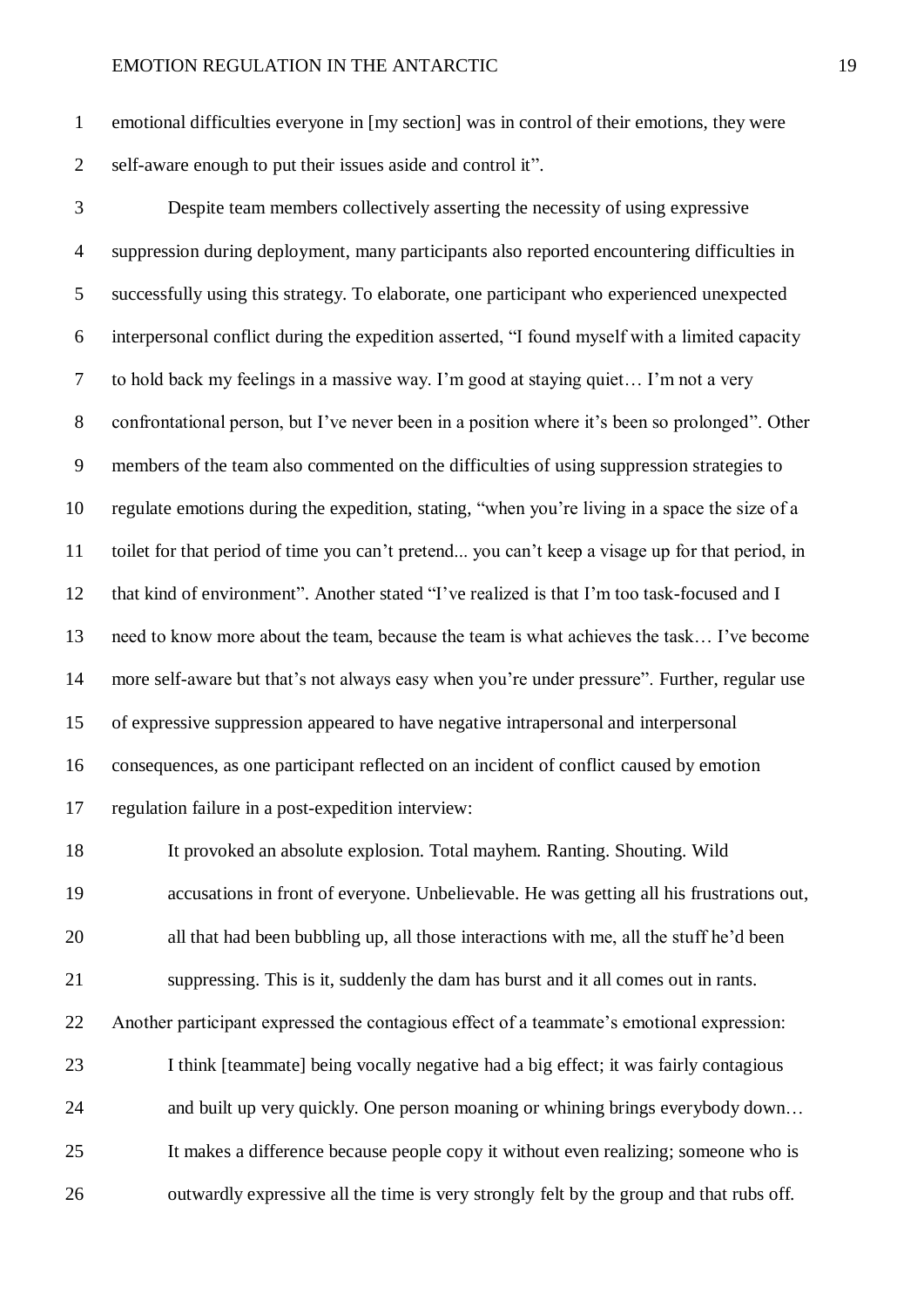### 1 **Impact of Emotions and Emotion Regulation on Team Dynamics and Performance**

2 Although mean social ( $M = 8.39$ ,  $SD = 1.33$ ) and task ( $M = 6.44$ ,  $SD = 1.61$ ) cohesion 3 were high for the expedition, daily diary data indicated that the participants" emotional 4 experience impacted perceptions of task and social cohesion and team performance. To 5 elaborate, there was a significant difference in task cohesion on days when a team member 6 reported anger ( $M = 7.25$ ,  $SD = 1.19$ ) and contentment ( $M = 8.55$ ,  $SD = .59$ ),  $t(9) = -4.57$ ,  $p =$ 7 .001. Participants also reported significantly lower levels of social cohesion on days when a 8 team member reported their most prevalent emotion to be anger  $(M = 6.47, SD = 2.06)$  than 9 contentment  $(M = 8.96, SD = .84)$ ,  $t(9) = -3.34$ ,  $p = .009$ . Moreover, participants' perceptions 10 of team performance were significantly lower on days when a team member reported their 11 most prevalent emotion to be anger  $(M = 6.67, SD = 1.40)$  than contentment  $(M = 8.45, SD =$ 12 .93),  $t(9) = -3.85$ ,  $p = .004$ . One participant outlined the impact of poor team dynamics on his 13 feelings following the expedition, "I had a fantastic experience, but for me it felt like there 14 was a lot of politics on the expedition and that"s not what it"s about. It has left a bit of a sour 15 taste actually".

16 Daily diary ratings indicated that participants generally viewed their emotion 17 regulation strategy selection to have a high impact on their own performance ( $M = 7.36$ ,  $SD =$ 18 1.59). Indeed, daily perceptions of emotion regulation effectiveness were correlated with 19 ratings of own  $(r = .56, p = .01)$  and team performance  $(r = .54, p = .01)$ , and task  $(r = .54, p = .01)$ 20 .62,  $p = < .01$ ) and social ( $r = .39$ ,  $p = < .01$ ) cohesion. Significant relationships were also 21 observed between daily ratings of mental fatigue and the use of acceptance ( $r = .36$ ,  $p = <$ 22 .001), expressive suppression ( $r = .31$ ,  $p = .02$ ), self blame ( $r = .30$ ,  $p = .03$ ) and positive 23 reappraisal ( $r = -0.48$ ,  $p = < 0.001$ ) and reappraisal ( $r = -0.41$ ,  $p = < 0.01$ ). No relationships were 24 observed between the remaining emotion regulation strategies and mental or physical fatigue. 25 Given the significant relationships between emotion regulation strategies and mental fatigue, 26 we conducted ad hoc analyses to examine whether perceived emotion regulation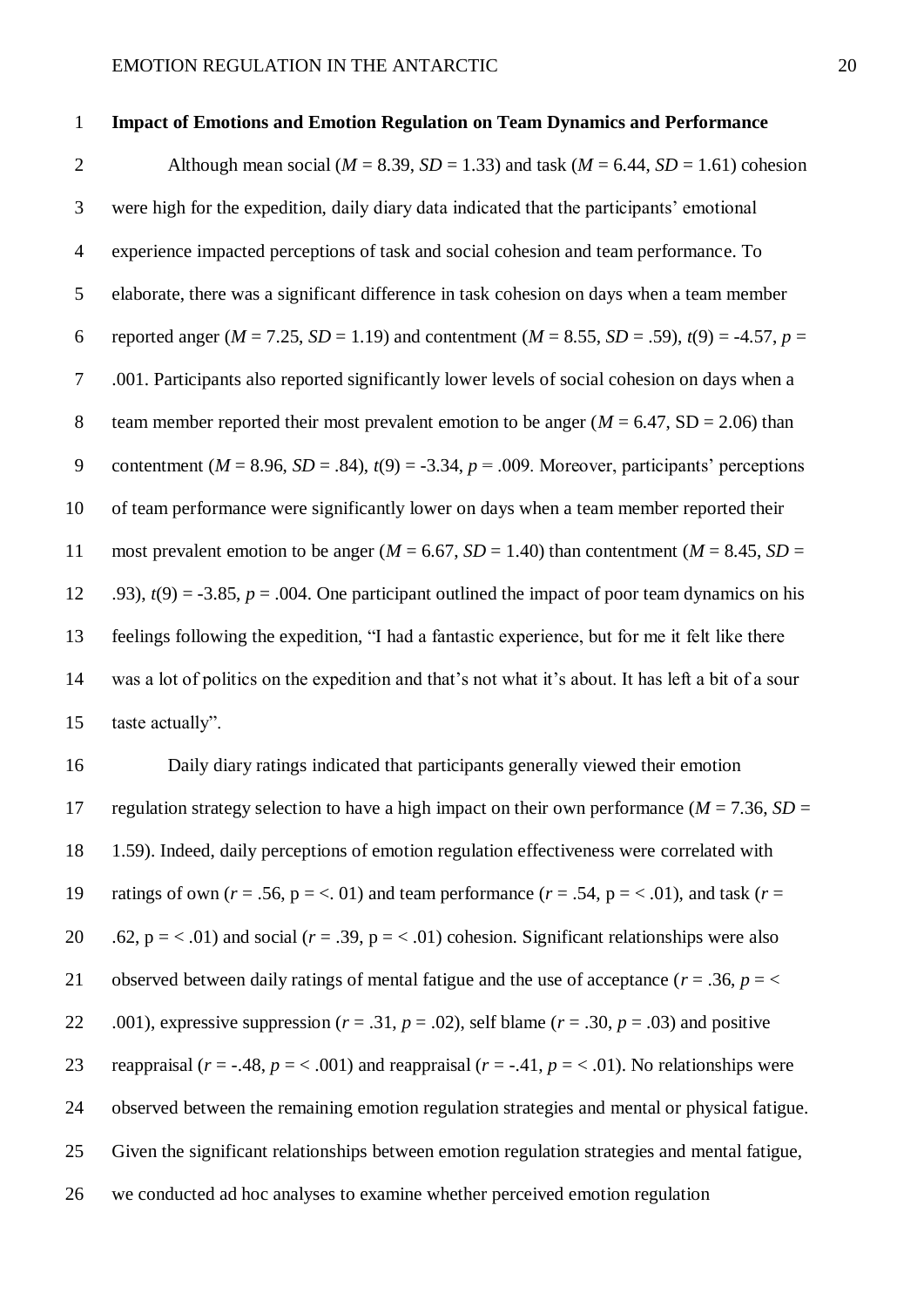effectiveness mediated the relationship between emotional experience and mental fatigue. We hypothesised that daily ratings of anxiety would be related to mental fatigue and that this would be mediated by perceived emotion regulation effectiveness. We conducted bootstrapping analysis to examine the indirect effect of anxiety attitude alignment on mental fatigue via emotion regulation effectiveness using PROCESS (Hayes, 2013), which uses a regression-based path-analytical approach to testing mediation. The model, conducted with 5,000 bootstraps yielded a bootstrap mean estimate of the indirect effect of -.156. Confidence intervals that do not include zero indicate a significant indirect effect (mediation). As the confidence intervals observed ranged from -.206 to -.108 we concluded that emotion regulation effectiveness mediated the relationship between anxiety and mental fatigue. The mediation results are presented in Table 2. Post-expedition interviews supported these mediation findings, with the following quotation illustrating one participant"s view of the impact of his emotion regulation on his performance: I was in conflict with people and it did detract from my ability to focus on other things because I was worrying about conflict with one individual and going through it in my mind again and again… that did absorb a disproportionate amount of time and what I found was that when life-threatening tasks were present, all of that 18 [preferred/anticipated regulation] disappeared. 19 Interestingly, although participants reported higher daily ratings of mental ( $M = 7.56$ ,  $SD =$ 20 1.08) than physical ( $M = 4.77$ ,  $SD = 1.10$ ),  $t(10) = 4.86$ ,  $p = 0.001$ , fatigue during the

 expedition, one participant perceived both a physical and emotional cost of reduced emotion regulation effectiveness:

 I saw myself snap. I felt more physically tired on days when I used a lot of nervous energy, without necessarily using physical energy; days when I was more nervous I was more tired and as a result snappier. If I was chipper and had a good night"s sleep the conflict wouldn"t have happened at all. I"ve never really experienced that before.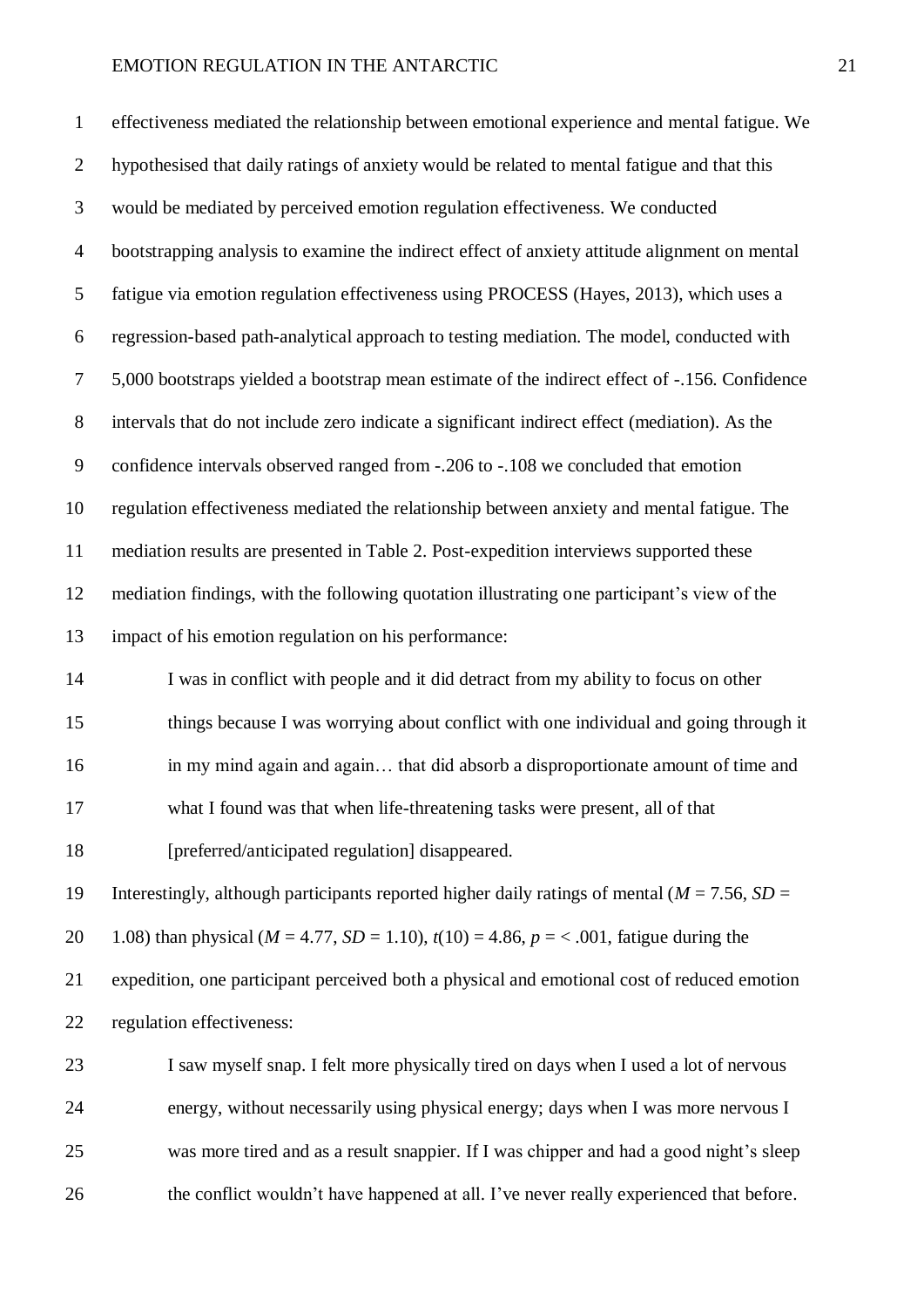| $\mathbf{1}$   | Another participant highlighted the impact of fatigue on interpersonal relationships:           |
|----------------|-------------------------------------------------------------------------------------------------|
| $\overline{2}$ | I saw others let themselves down by losing their self-control, particularly when they           |
| 3              | were mentally and physically tired; something really small can set you off on the               |
| $\overline{4}$ | ice and that then impacts morale and performance.                                               |
| 5              | In contrast to this negative impact, several participants perceived what one member termed      |
| 6              | "positive spirals" regarding the relationship between emotions, regulation and performance:     |
| 7              | The positive spiral my team went through with what we achieved and the enjoyment                |
| 8              | we were getting from it made us more enthusiastic, satisfied and drove us harderwe              |
| 9              | began to better read and understand each other. I suppose we recognized each others'            |
| 10             | 'things'; when somebody was being quiet, if they wanted to spend a bit of time alone,           |
| 11             | to read a book or listen to music. I became aware of my 'things' - those that                   |
| 12             | teammates found frustrating - and tried to avoid those behaviors.                               |
| 13             | In line with the previous quotation, when providing advice for future expeditions several       |
| 14             | participants highlighted the importance of self awareness in driving emotion regulation,        |
| 15             | behavior and optimizing team dynamics:                                                          |
| 16             | [teammate] wasn't very self-aware and he didn't understand how he impacted upon                 |
| 17             | the team. Didn't seem to be able to take himself out of himself Firstly you need to             |
| 18             | be self-aware, but then you need to have the tools to be able to act on it. If you're not       |
| 19             | aware that your behavior is upsetting people, you can't even start the process.                 |
| 20             | Several participants stated seizing any opportunity to remove oneself from the team to "clear   |
| 21             | the head", with one participant stating, "eventually in base camp you had the ability to        |
| 22             | wander off for 10-20 minutes; I sat down a couple of times on the beach and had a bit of a      |
| 23             | think about things". However, due to the difficulties associated with gaining physical space in |
| 24             | this environment, the participants highlighted the importance of "psychological space":         |
| 25             | You need to be honest with everybody; you have to take time to yourself to put your             |
| 26             | music on because it's the only way you get your own space. Even in our private lives            |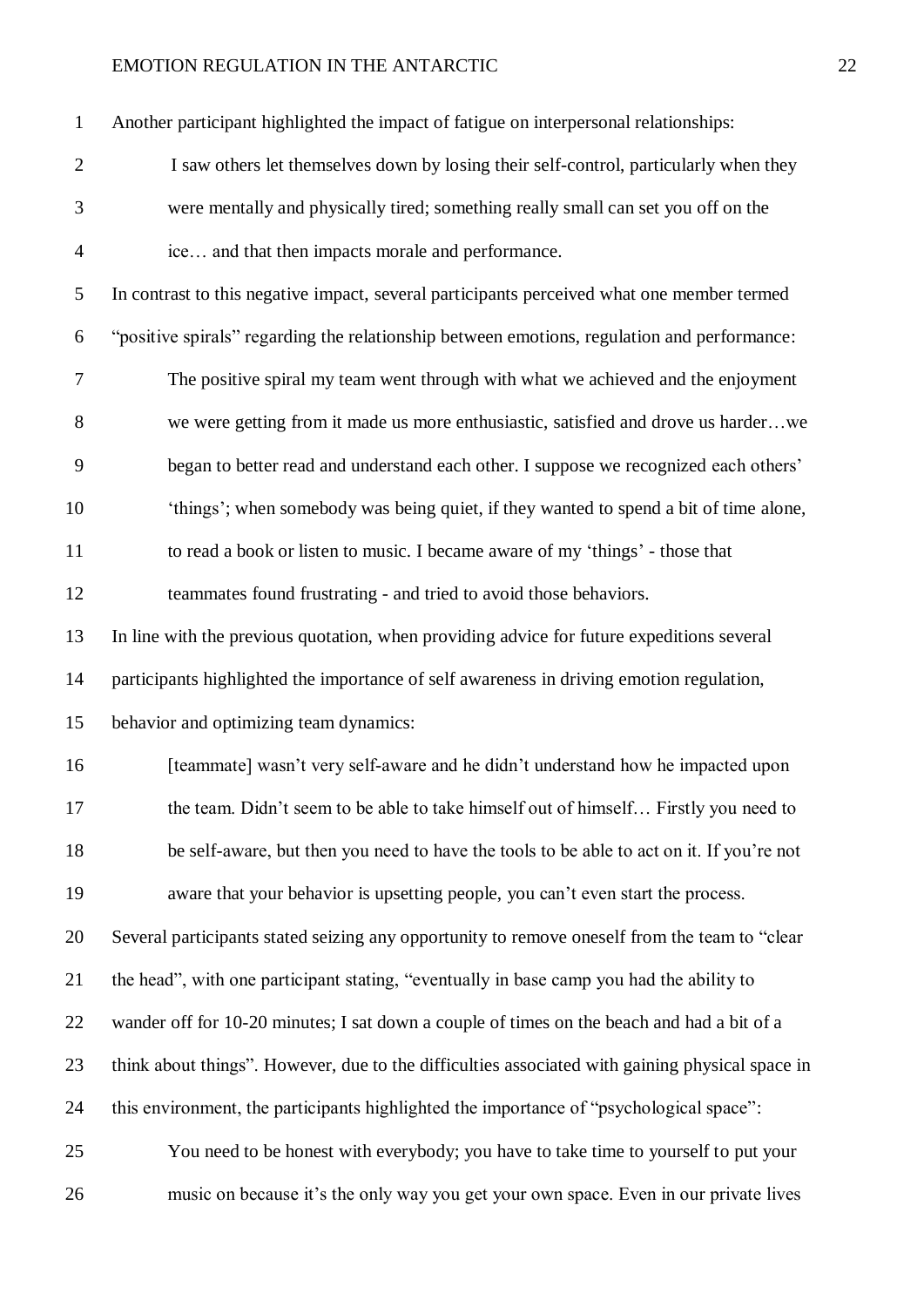| $\mathbf{1}$   | there's never a time when you're in that sort of intense environment for that period of       |
|----------------|-----------------------------------------------------------------------------------------------|
| $\overline{2}$ | time. Sometimes you just have to get away from it. Everybody needs time out.                  |
| 3              | Many of the participants reported that reading, listening to music, and the use of banter and |
| $\overline{4}$ | humor assisted with emotion regulation. On participant referred to several of these:          |
| 5              | Throw in a bit of banter, trying to interact and keep everybody happy wait until it is        |
| 6              | private and then talk about it or whatever rather than an open forum. I think open and        |
| 7              | honest is good but there's a time and a place.                                                |
| 8              | Several other participants also indicated the effectiveness of planning emotion expression:   |
| 9              | I would definitely deal with the mental pressures of it in much the same way as I did.        |
| 10             | With difficult situations, repress any desire to get angry about them at the time, give       |
| 11             | myself time to think about them, but ultimately once I had made proper decision               |
| 12             | about it, I would express it.                                                                 |
| 13             | <b>Discussion</b>                                                                             |
|                |                                                                                               |
| 14             | This study used a mixed-method approach to examine the type, frequency and                    |
| 15             | intensity of emotions experienced by an expedition team in the Antarctic, the strategies      |
| 16             | individuals employed to manage these emotions, and their perceived effectiveness and impact   |
| 17             | on group dynamics. We will discuss the findings relating to these aims in turn.               |
| 18             | <b>Emotional Experience in Antarctic Teams</b>                                                |
|                | The findings indicate a generally positive emotional experience, with happiness               |
| 19<br>20       | reflecting 41% of all emotions reported. This positive experience was perhaps not surprising  |
| 21             | given the voluntary nature of and commitment required to be selected and prepare for the      |
| 22             | expedition. Historically, much of the psychosocial research on polar expeditions has focused  |
| 23             | on the negative effects of adapting to extreme environmental circumstances and largely        |
| 24             | ignored the positive (Suedfeld & Weiss, 2000). However, the findings here indicate a          |
| 25             | complex emotional experience during such expeditions, where positive emotions were more       |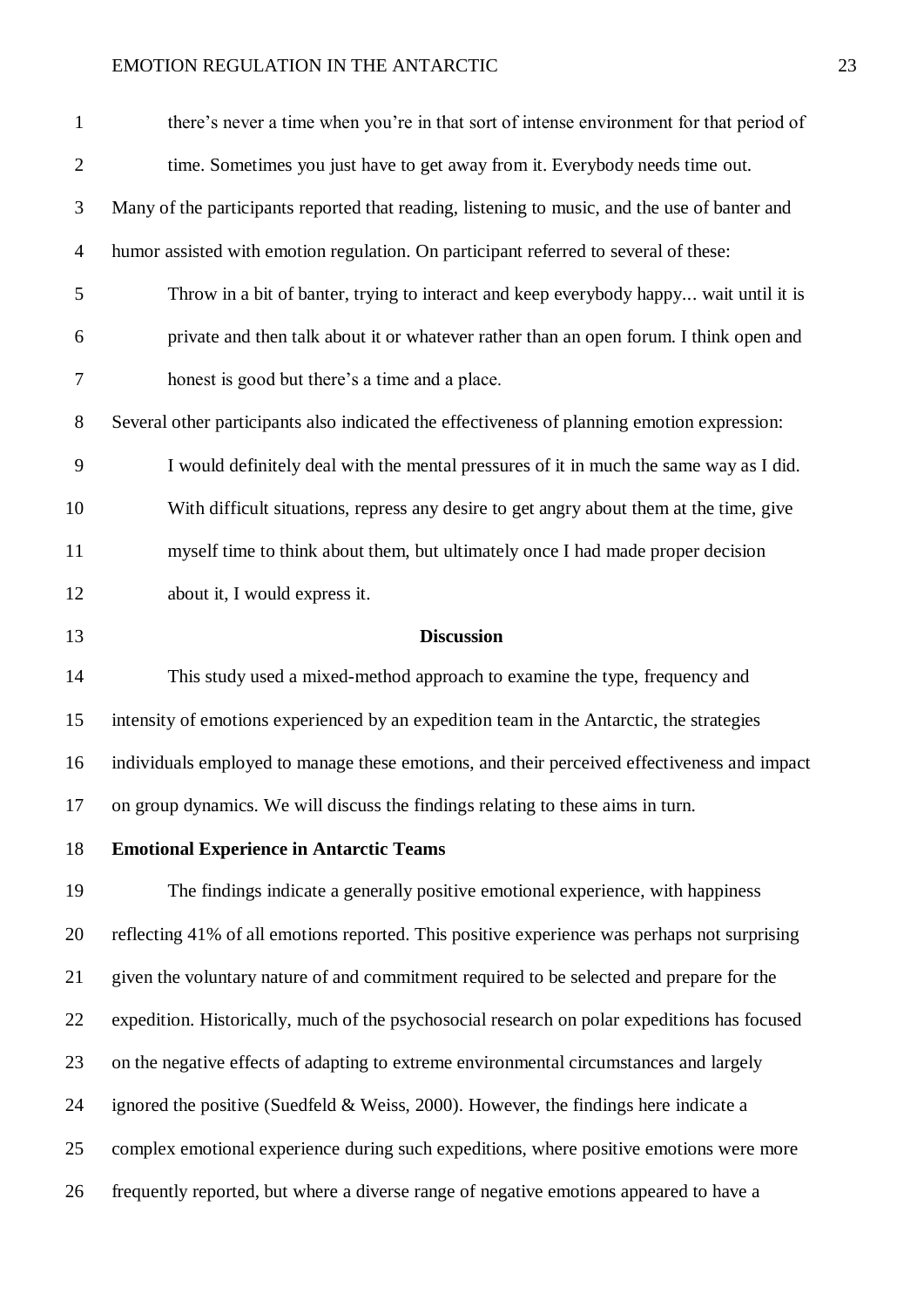greater impact on group dynamics and performance. The findings mirror those of Wood Hysong et al. (2000) who found participants on an Antarctic expedition to encounter a greater range of negative emotions, but to report these much more infrequently than positive emotion events. Such findings support recent calls for researchers to acknowledge positive affective responses to polar environments (see Palinkas & Suedfeld, 2008). The value of such findings lies in their contribution to a more accurate understanding of the emotional experience of individuals operating in isolated and extreme environments and the appropriate application of science to planning and supporting such endeavors.

 As alluded to above, despite the high frequency of positive emotions experienced by participants, isolated incidents of conflict and ineffective emotion regulation (e.g., failure to suppress emotions) soured the overall expedition experience for several members of the team. The significant difference in task and social cohesion on days when team members reported anger versus contentment as their predominant emotion indicates a shared emotional experience and affective linkages between participants. Indeed, an important contribution of this study is the use of a longitudinal design to illuminate the positive and negative impact of affective linkages on team dynamics. These findings extend previous research that has highlighted the importance of emotional contagion in performance teams (see Barsade, 2002; Totterdell, 2000; Wagstaff et al., 2012a; 2012b) by sampling a group operating in an isolated, natural laboratory over time. Such findings have implications for teams who are required to live and work in close proximity for an extended period of time, with limited social and physical space (e.g., aviation, space and military personnel, sport performers, offshore workers). Moreover, the findings presented here suggest that the influence of such demands on emotions, behavior, performance, and group dynamics appear to build up over time. Indeed, in light of these findings, examining the relative contribution of emotional contagion to team dynamics and performance might be a fruitful area for future research.

### **Emotion Regulation, Effectiveness and Impact**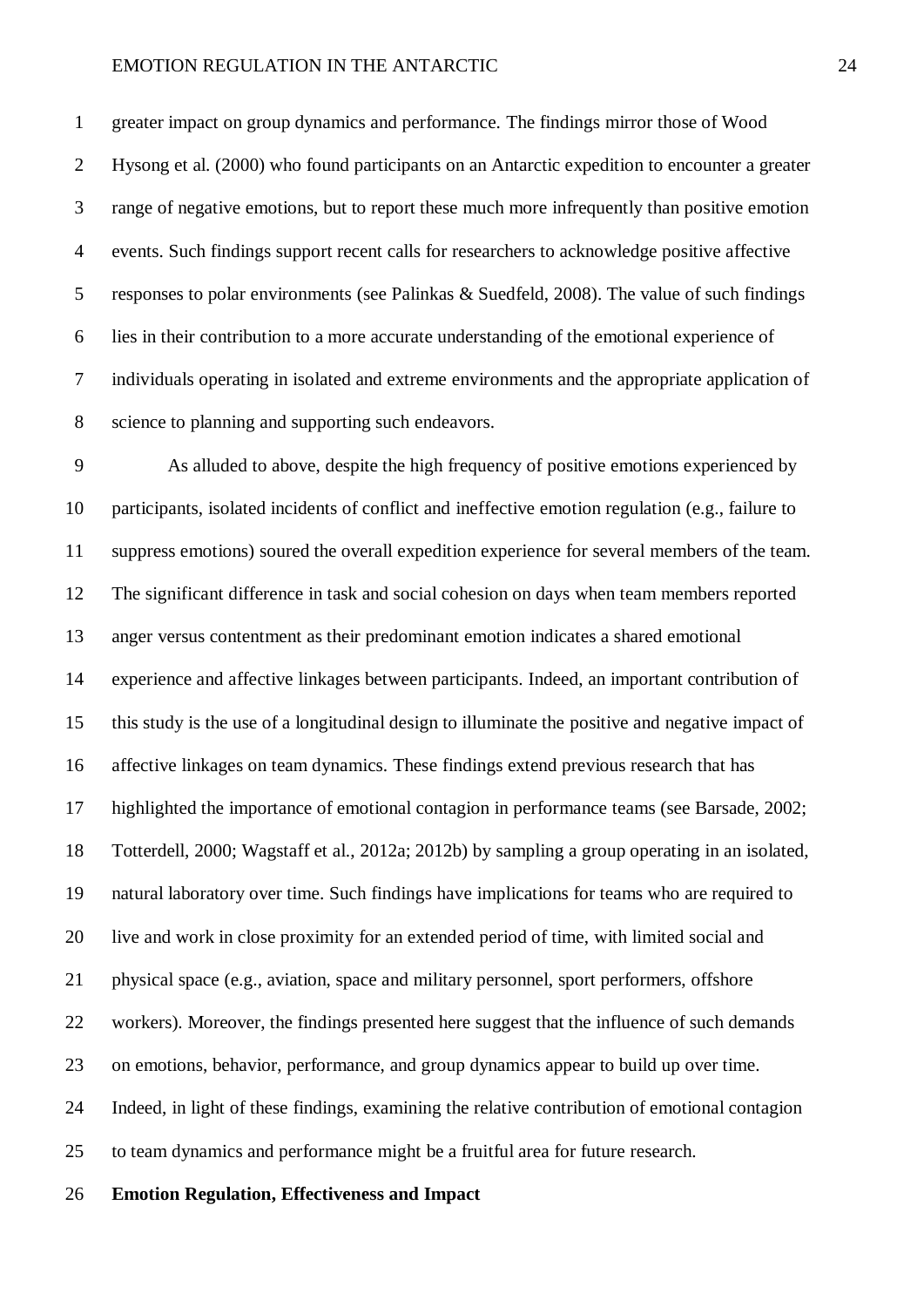The finding that participants often used emotion regulation strategies to change cognitions about or manage the expression of negative emotions is in line with extant literature (see Gross, 2002). Similarly, that participants perceived catastrophizing and ruminating to be the least effective strategies they employed echoes extant findings (Garnefski & Kraaj, 2006). Somewhat unexpectedly, diaries revealed two maladaptive strategies (acceptance and expressive suppression) to be the most effective. It was also surprising to observe no difference in the frequency of use or perceived effectiveness of adaptive (e.g., perspective taking) and maladaptive (e.g., expressive suppression) strategies. Qualitative interview findings supported these diary data, with participants indicating that they regularly perceived the need for, and effectiveness of, suppressing or accepting their emotions for the better of team dynamics, often at a perceived personal cost. Hence, the findings challenge the notion presented by Gross"s (1998a) process model that emotion regulation through cognitive change strategies and those considered adaptive are inherently more effective than response modulation or maladaptive strategies. The findings support recent suggestions that Gross"s process model might underestimate the complexity of emotion regulation strategies (Koole et al., 2011), particularly in demanding, extreme or isolated environments, where there are few opportunities for "time out" or time alone. That is, we might predict that the use of adaptive emotion regulation strategies might be easier to implement in non-performance domains and under more benign environmental conditions. Given the findings regarding the frequency and perceived effectiveness of regulation strategies used, it is argued here that the expedition environment influenced participants" perceptions of emotion regulation requirements and strategy effectiveness. These views were at odds with pre-expedition interview expectations and were influenced by group dynamics (i.e., emotion display rules and norms). Interestingly, participants reported a limited capacity to engage in expressive suppression, which led to instances of conflict, as the expedition

progressed. When considered with the higher mental than physical fatigue reported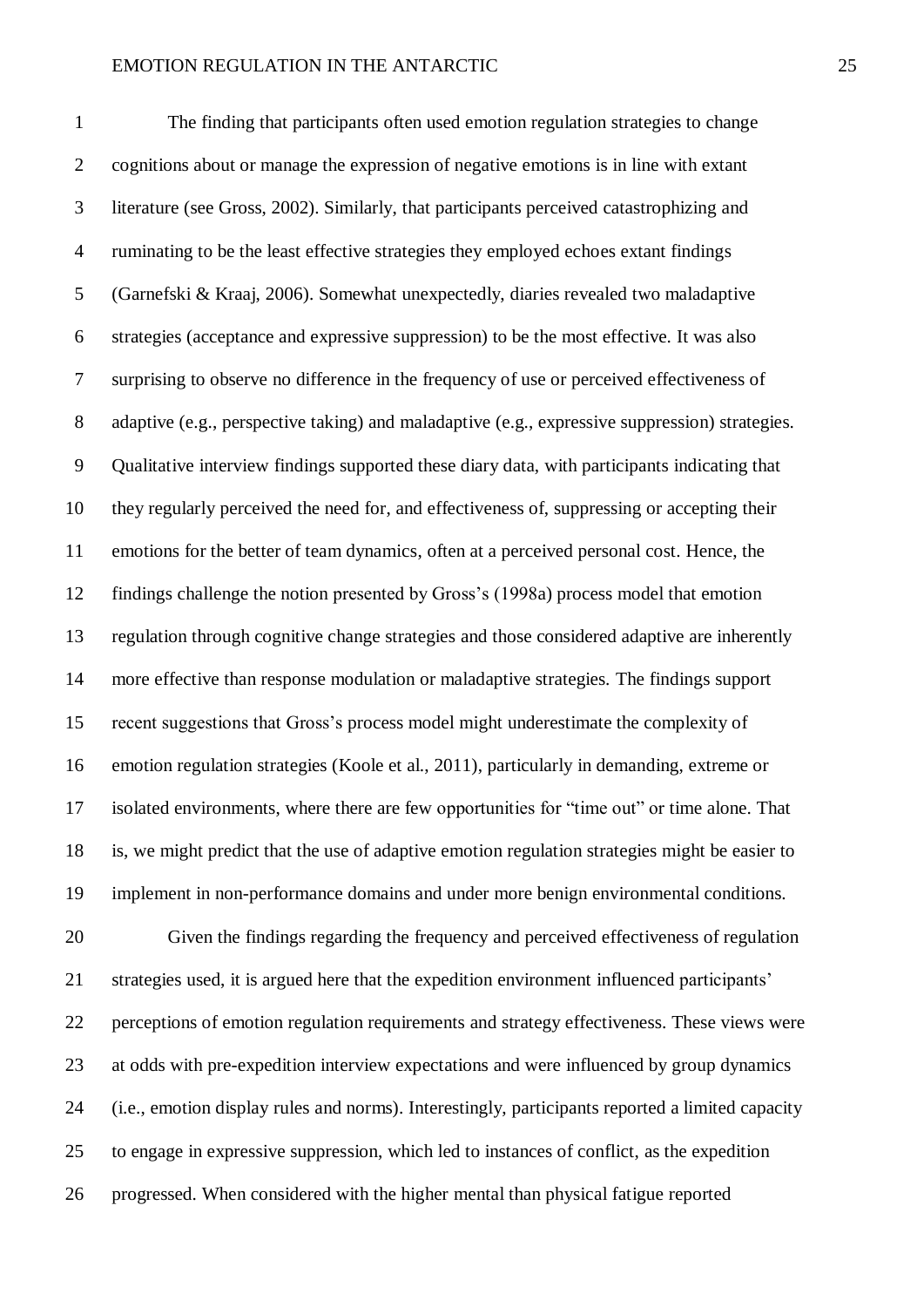throughout the expedition, and mediating role of emotion regulation effectiveness for 2 participants' daily ratings of anxiety, the findings indicate salience of effective regulation strategies during such expeditions. These results provide support for extant small group research, which has associated the chronic use of emotional labor with decrements in health and performance (see, for reviews, Grandey, Diefendorff, & Rupp, 2013; Hülsheger & Schewe, 2011) and the propensity for individuals to lose his/her inclination and ability to perform such work (e.g., Payne, Jick & Burke, 1982). The data might also be explained by self-regulation theory (see Muraven & Baumeister, 2000). Given these findings, it is important to consider the cognitive mechanisms that underpin why individuals manage their emotion-related cognitions (e.g., acceptance) and expression (e.g., suppression) in such a self-defeating manner. The participants in the present study engaged in such strategies for long periods of time, maintaining a perception of their effectiveness, despite the increased mental fatigue associated with such acts. In attempting to explain participants" persistence with such maladaptive strategies, we might look to the strong relationship found here between ratings of emotion regulation effectiveness and task and social cohesion. To elaborate, the participants may have given precedence to emotion regulation for social purposes over personal desires. As one participant stated, "whatever needs to be done to ensure we are "happy families"". Thus, caution is required when providing advice for isolated or extreme performance teams regarding the suppression of emotion, due to the potential mental fatigue associated with such acts here.

 A limitation of the present study relates to the sampling of military personnel. Military training is designed to convert the civilian into a warrior and obedient killer who can perform acts defined by civilians as inappropriate and even abhorrent (Bryant, 1979). Such training may spuriously skew the parameters of "normal" emotional experience or regulation strategy selection and effectiveness. Given that many of the participants had served operational tours within the theatre of war, it is possible that their professional experiences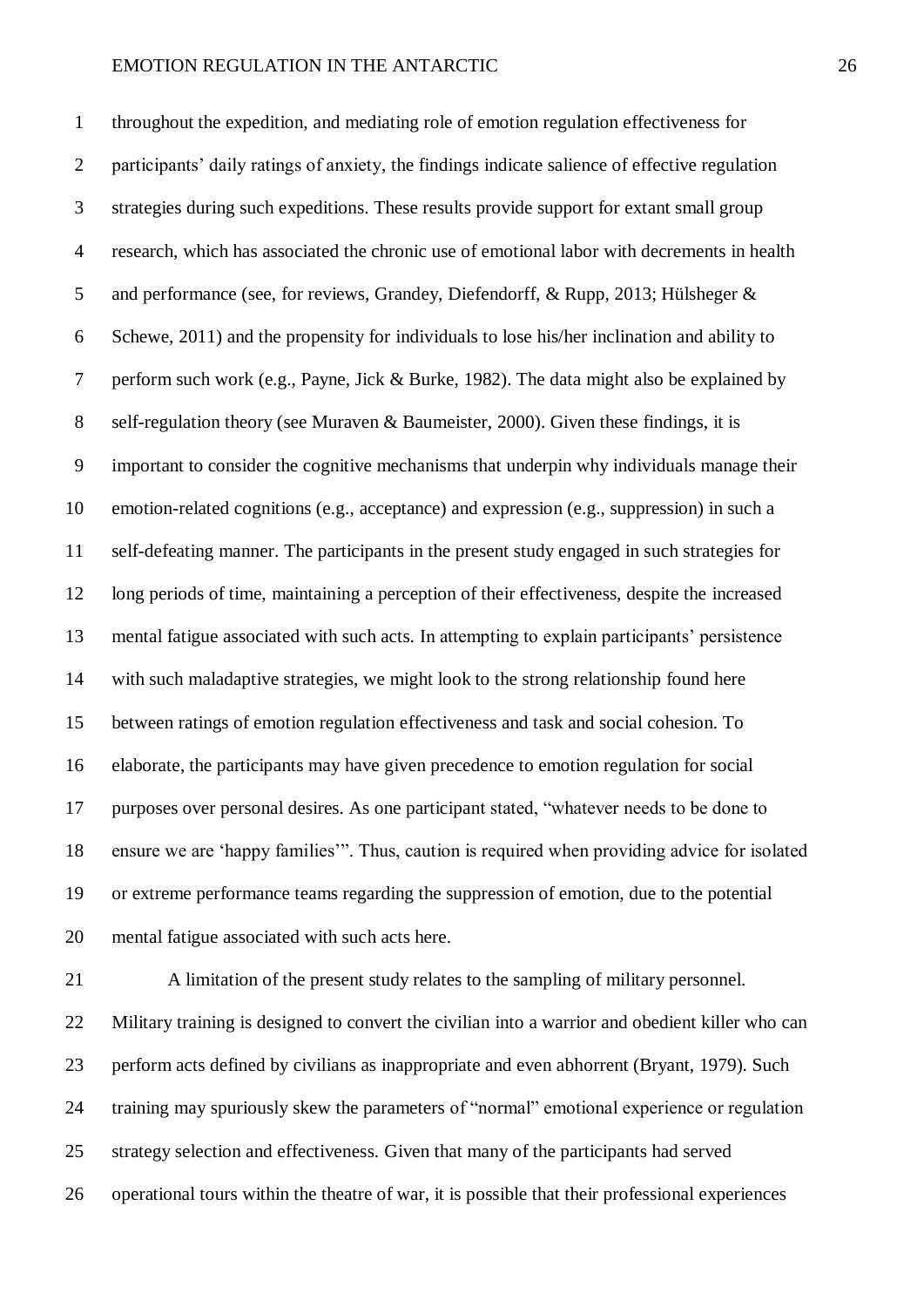and training regarding the regulation of emotion, especially concerning the suppression of emotion, might have moderated the outcomes observed here regarding emotion regulation, performance and team dynamics. Moreover, the rank structure of the military might have influenced the extent of emotional labor reported by the participants, with team members possibly perceiving a greater need for emotional labor than would those on a non-military expedition. Given the potential influence of such sampling on the findings, future research might seek to replicate findings in samples of other high performing teams (e.g., sport teams at major championships, surgery teams, flight crews, emergency services). A further limitation relates to the use of single item measures of many variables. However, such methods were unavoidable given the logistics of field-based data collection and conversely, we feel that the repeated measures nature of the data and longitudinal design were a particular strength given the dearth of such designs in emotion research.

 In sum, this study portrays a complex picture of the emotion process in isolated, performance teams. The findings also provide support for the importance of emotional labor and contagion in performance teams working in isolated or adverse environments. It would appear that the social and environmental conditions are likely to influence perceptions of emotion regulation requirements and effectiveness. Future research should seek to better understand why maladaptive and emotional suppression strategies were most frequently used and perceived to be most effective by individuals in this domain, despite an associated cognitive cost and further examine the specific contribution of emotional contagion to team dynamics and performance. Further, researchers should examine the adaptive and maladaptive behaviors specific to teams operating in extreme and isolated performance domains. Such information might assist the screening, selection, training and support of teams in such environments whilst also advancing fundamental emotion theory and research.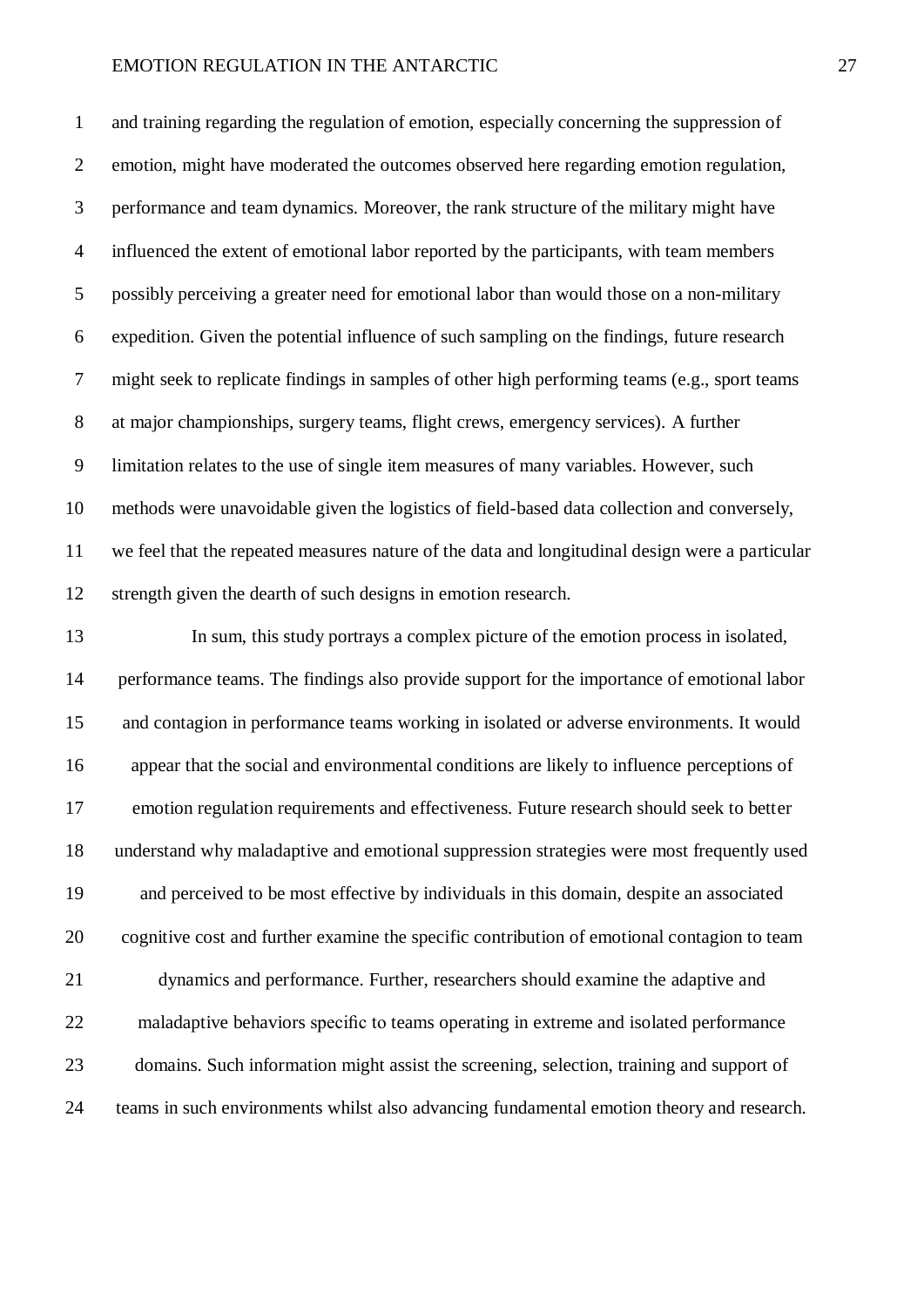| $\mathbf{1}$ | <b>References</b>                                                                                 |
|--------------|---------------------------------------------------------------------------------------------------|
| 2            | Barsade, S. G. (2002). The ripple effect: Emotional contagion and its influence on group          |
| 3            | behavior. Administrative Science Quarterly, 47, 644-675.                                          |
| 4            | Bolger, N., Davis, A., & Rafaeli, E. (2003). Diary methods: Capturing life as it is lived. Annual |
| 5            | review of psychology, 54, 579-616.                                                                |
| 6            | Bryant, C. D. (1979). Khaki-collar crime. New York: The Free Press.                               |
| 7            | Creswell, J. W. (2013). Research design: Qualitative, quantitative, and mixed methods             |
| 8            | <i>approaches.</i> Beverly Hills: Sage.                                                           |
| 9            | Diefendorff, J. M., Hall, R. J., Lord, R. G., & Strean, M. L. (2000). Action-state orientation:   |
| 10           | Construct validity of a revised measure and its relationship to work-related                      |
| 11           | variables. Journal of Applied Psychology, 85, 250-263.                                            |
| 12           | De Dreu, C. K., & Weingart, L. R. (2003). Task versus relationship conflict, team                 |
| 13           | performance, and team member satisfaction: A meta-analysis. Journal of Applied                    |
| 14           | Psychology, 88, 741-749.                                                                          |
| 15           | Ehring, T., Tuschen-Caffier, B., Schnülle, J., Fischer, S., & Gross, J. J. (2010). Emotion        |
| 16           | regulation and vulnerability to depression: Spontaneous versus instructed use of                  |
| 17           | emotion suppression and reappraisal. Emotion, 10, 563.                                            |
| 18           | English, T., & John, O. P. $(2013)$ . Understanding the social effects of emotion regulation: The |
| 19           | mediating role of authenticity for individual differences in suppression. <i>Emotion</i> , 13.    |
| 20           | Evans, C. R., & Dion, K. L. (1991). Group cohesion and performance a meta-analysis. Small         |
| 21           | Group Research, 22, 175-186.                                                                      |
| 22           | Fiennes, R. (2004). Captain Scott. London, United Kingdom: Hodder and Stoughton.                  |
| 23           | Garnefski, N., & Kraaj, V. (2006). Relationships between cognitive emotion regulation             |
| 24           | strategies and depressive symptoms: A comparative study of five specific samples.                 |
| 25           | Personality & Individual Difference, 40, 1659-69.                                                 |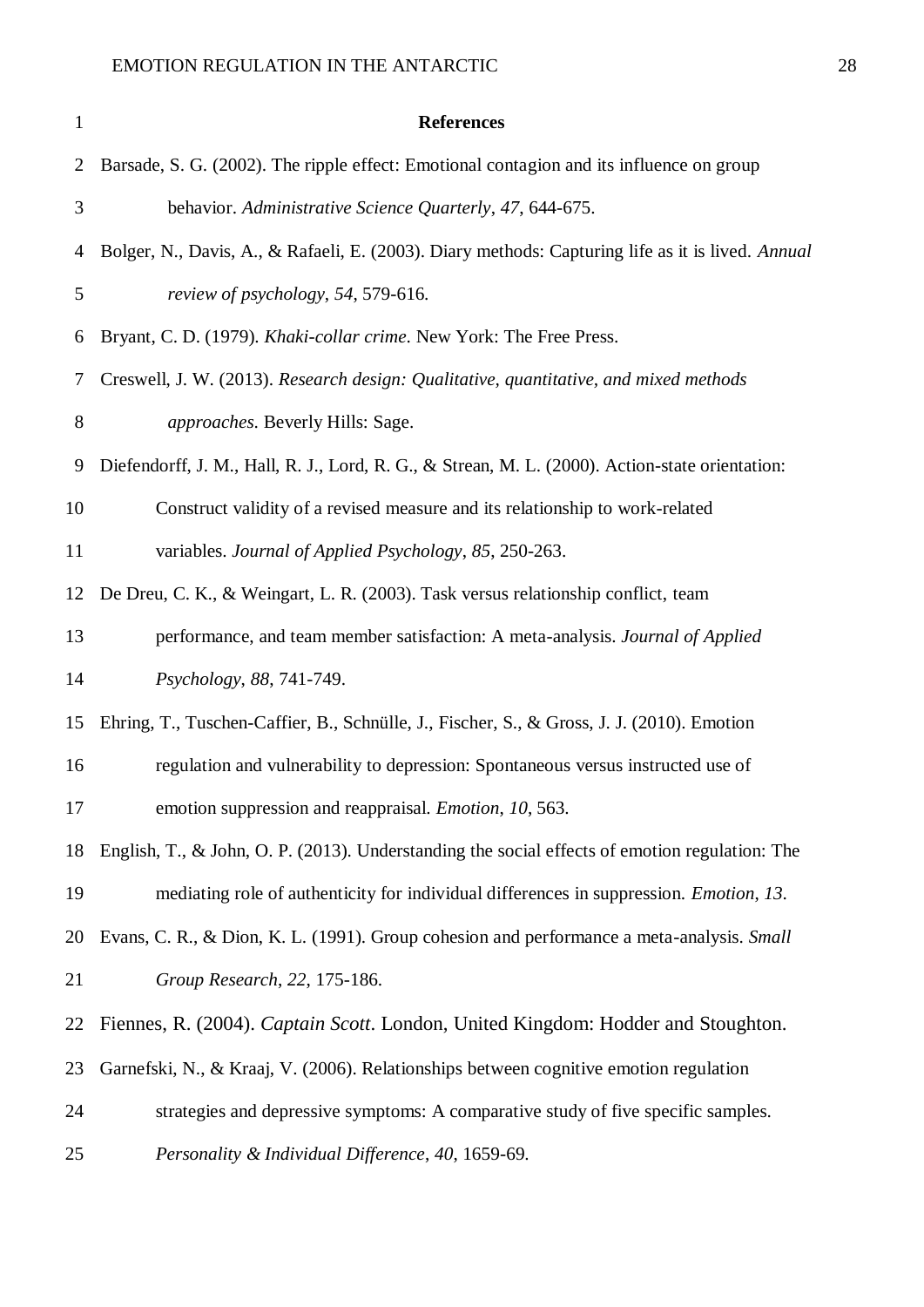| $\mathbf 1$    | Garnefski, N., Kraaj, V., & Spinhoven, P. H. (2002). CERQ: Manual for the use of the            |
|----------------|-------------------------------------------------------------------------------------------------|
| $\overline{2}$ | cognitive emotion regulation questionnaire. Leiderdorp, Netherlands, DATEC.                     |
| 3              | Grandey, A. A. (2000). Emotion regulation in the workplace: A new way to conceptualize          |
| $\overline{4}$ | emotional labor. Journal of Occupational Health Psychology, 5, 95-110.                          |
| 5              | Grandey, A., Diefendorff, J., & Rupp, D. E. (Eds.). (2013). <i>Emotional labor in the 21st</i>  |
| 6              | century: Diverse perspectives on emotion regulation at work. Routledge.                         |
| 7              | Gross, J. J. (1998a). The emerging field of emotion regulation: An integrative review. Review   |
| 8              | of General Psychology, 2, 271-299.                                                              |
| 9              | Gross, J. J. (1998b). Antecedent and response-focused emotion regulation: Divergent             |
| 10             | consequences for experience, expression, and physiology. Journal of Personality                 |
| 11             | and Social Psychology, 74, 224-237.                                                             |
| 12             | Gross, J. J. (2002). Emotion regulation: Affective, cognitive, and social consequences.         |
| 13             | Psychophysiology, 39, 281-291.                                                                  |
| 14             | Gross, J. J., & Muñoz, R. F. (1995). Emotion regulation and mental health. Clinical             |
| 15             | Psychology: Science and Practice, 2, 151-164.                                                   |
| 16             | Gross, J. J., & John, O. P. (2003). Individual differences in two emotion regulation processes: |
| 17             | Implications for affect, relationships, and well-being. Journal of Personality and Social       |
| 18             | Psychology, 85, 348-362.                                                                        |
| 19             | Gross, J. J., & Thompson, R. A. (2007). Emotion regulation: Conceptual foundations. In J. J.    |
| 20             | Gross (Ed.), Handbook of emotion regulation (pp. 3-24). New York: Guildford Press.              |
| 21             | Hatfield, E., Cacioppo, J. T., & Rapson, R. L. (1994). <i>Emotional contagion</i> . New York:   |
| 22             | Cambridge University Press.                                                                     |
| 23             | Hayes, A. F. (2013). Introduction to mediation, moderation, and conditional process analysis:   |
| 24             | A regression-based approach. Guilford Press.                                                    |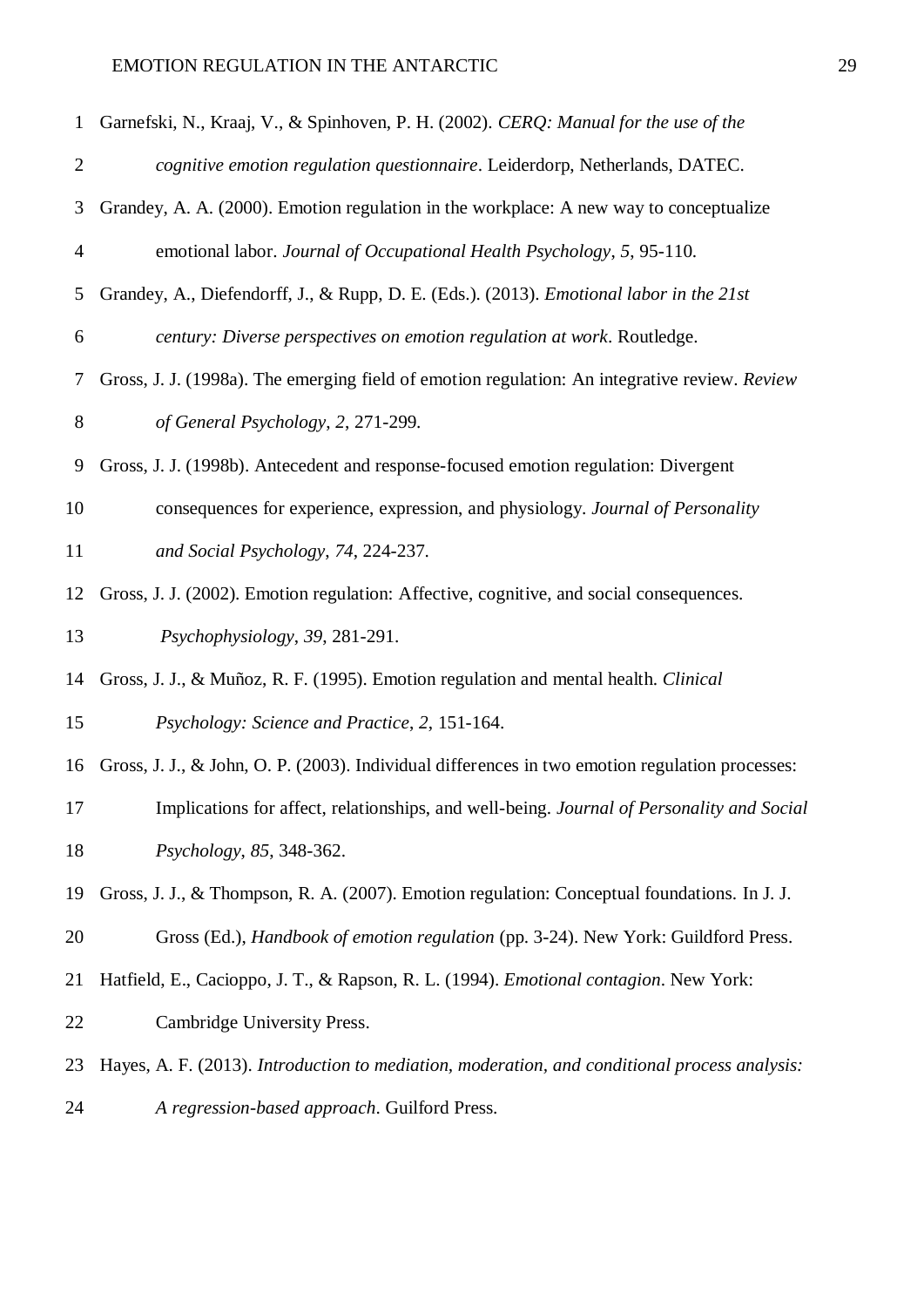| $\mathbf{1}$   | Hülsheger, U. R., & Schewe, A. F. (2011). On the costs and benefits of emotional labor: A         |
|----------------|---------------------------------------------------------------------------------------------------|
| $\overline{2}$ | meta-analysis of three decades of research. Journal of Occupational Health                        |
| 3              | Psychology, 16, 361.                                                                              |
| $\overline{4}$ | Koole, S. L. (2009). The psychology of emotion regulation: An integrative review. Cognition       |
| 5              | and Emotion, 23, 4-41.                                                                            |
| 6              | Koole, S. L., van Dillen, L. F., & Sheppes, G. (2011). The self-regulation of emotion. In K.D.    |
| 7              | Vohs & R.F. Baumeister (Eds). Handbook of self-regulation: Research, theory, and                  |
| 8              | applications (pp. 22-40). New York: Guilford Press.                                               |
| 9              | Kross, E., Ayduk, O., & Mischel, W. (2005). When asking "why" does not hurt distinguishing        |
| 10             | rumination from reflective processing of negative emotions. Psychological Science, 16,            |
| 11             | 709-715.                                                                                          |
| 12             | Ilies, R., Wagner, D. T., & Morgeson, F. P. (2007). Explaining affective linkages in teams:       |
| 13             | Individual differences in susceptibility to contagion and individualism-                          |
| 14             | collectivism. Journal of Applied Psychology, 92, 1140.                                            |
| 15             | Lantis, M. (1968). Environmental stresses on human behavior: Summary and suggestions.             |
| 16             | Archives of Environmental Health, 17, 578-585.                                                    |
|                | 17 Law, P. (1960). Personality problems in Antarctica. Medical Journal of Australia, 47, 273-282. |
| 18             | Levesque, M. (1991). An experiential perspective on conducting social and behavioral research     |
| 19             | at Antarctic stations. In A. A. Harrison, Y. A. Clearwater, & C. P. Mc Kay (Eds.), From           |
| 20             | Antarctica to outer space (pp.15-20). New York: Springer - Verlag.                                |
| 21             | Mauss, I. B., Levenson, R. W., McCarter, L., Wilhelm, F. H., & Gross, J. J. (2005). The tie that  |
| 22             | binds? Coherence among emotion experience, behavior, and physiology. <i>Emotion</i> , 5,175.      |
| 23             | Miles, M. B., & Huberman, A. M. (1994). Qualitative data analysis: An expanded sourcebook.        |
| 24             | Beverly Hills: Sage.                                                                              |
| 25             | Muraven, M., & Baumeister, R. F. (2000). Self-regulation and depletion of limited resources:      |
| 26             | Does self-control resemble a muscle? Psychological Bulletin, 126, 247-259.                        |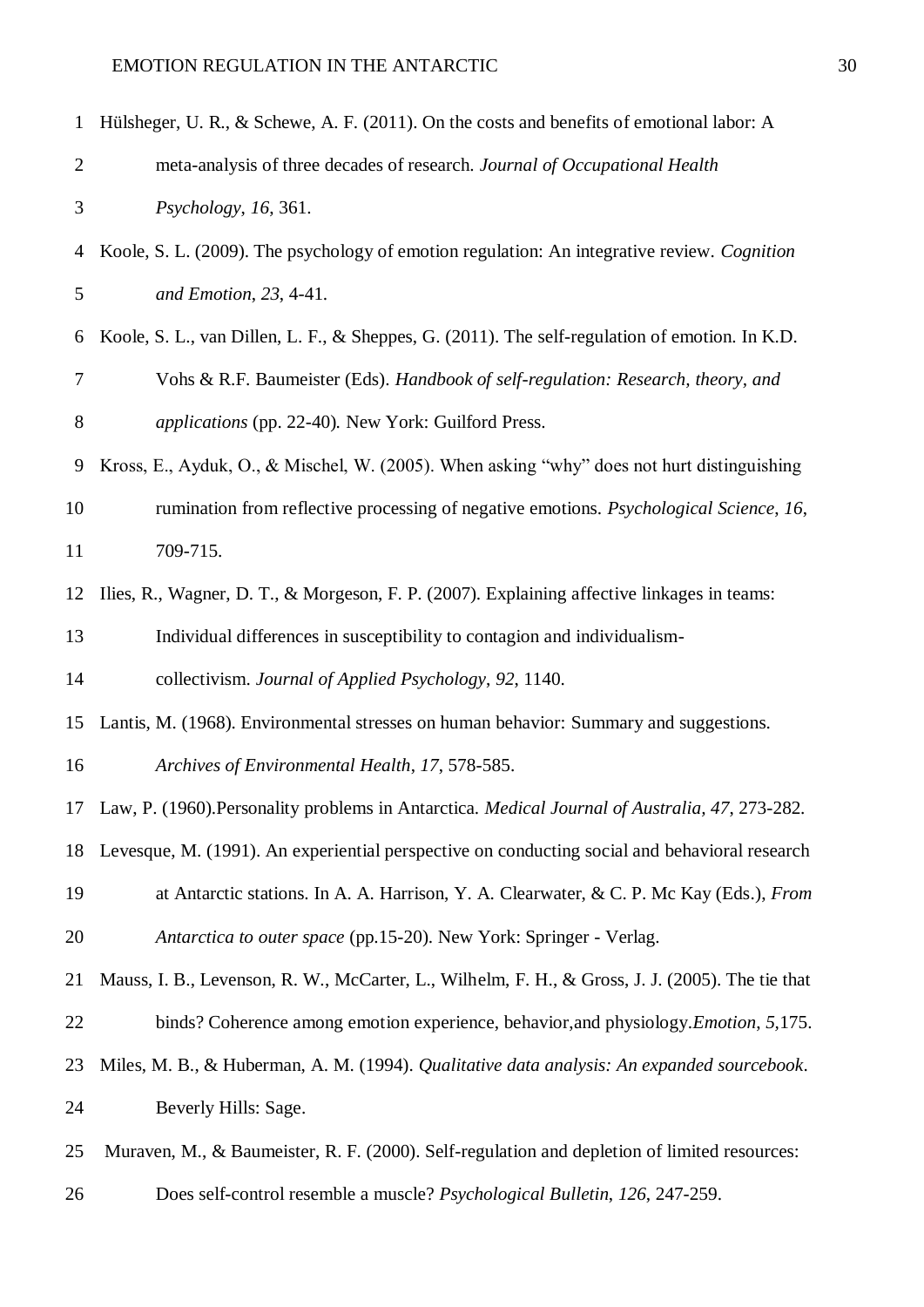- Murray, S. L. (2005). Regulating the risks of closeness: A relationship-specific sense of felt security. *Current Directions in Psychological Science*, *14*, 74-78.
- Palinkas, L. A. (1986). Health and performance of Antarctic winter-over personnel: A follow-up study. *Aviation, Space, and Environmental Medicine*, *57*, 954.
- Palinkas, L. A., & Suedfeld, P. (2008). Psychological effects of polar expeditions. *The Lancet*, *371*, 153-163.
- Paul, F. U. J., Mandal, M. K., Ramachandran, K., & Panwar, M. R. (2010). Cognitive

performance during long-term residence in a polar environment.*Journal of* 

*Environmental Psychology*, *30*, 129-132.

 Payne, R., Jick, T. D., & Burke, R. J. (1982). Whither stress research?: An agenda for the 1980s. *Journal of Organizational Behavior*, *3*, 131-145.

 Richards, J. M., & Gross, J. J. (2000). Emotion regulation and memory: The cognitive costs of keeping one's cool. *Journal of Personality and Social Psychology*, *79*, 410-424.

Sapolsky, R. M. (2007). Stress, stress-related disease, and emotional regulation. In J. J. Gross

(Ed.), *Handbook of emotion regulation* (pp. 606-615). New York: Guilford Press.

Suedfeld, P. (1991). Polar psychology: An overview. *Environment and behavior*, *23*, 653-665.

 Suedfeld, P., & Weiss, K. (2000). Antarctica natural laboratory and space analogue for psychological research. *Environment and Behavior*, *32*, 7-17.

Suri, G., Sheppes, G., & Gross, J. J. (2013). Emotion regulation and cognition. In M. D.

- Robinson, E. R. Watkins, & E. Harmon-Jones (Eds.), *Handbook of cognition and*
- *emotion* (pp. 195-209). New York, NY: Guilford.
- Tesch, R. (2013). *Qualitative research: Analysis types and software*. Routledge.
- Totterdell, P. (2000). Catching moods and hitting runs: Mood linkage and subjective
- performance in professional sport teams. *The Journal of Applied Psychology*, *85*, 848.
- Tracy, S. J. (2010). Qualitative quality: Eight "big tent" criteria for excellent qualitative
- research. *Qualitative Inquiry, 16,* 837-851.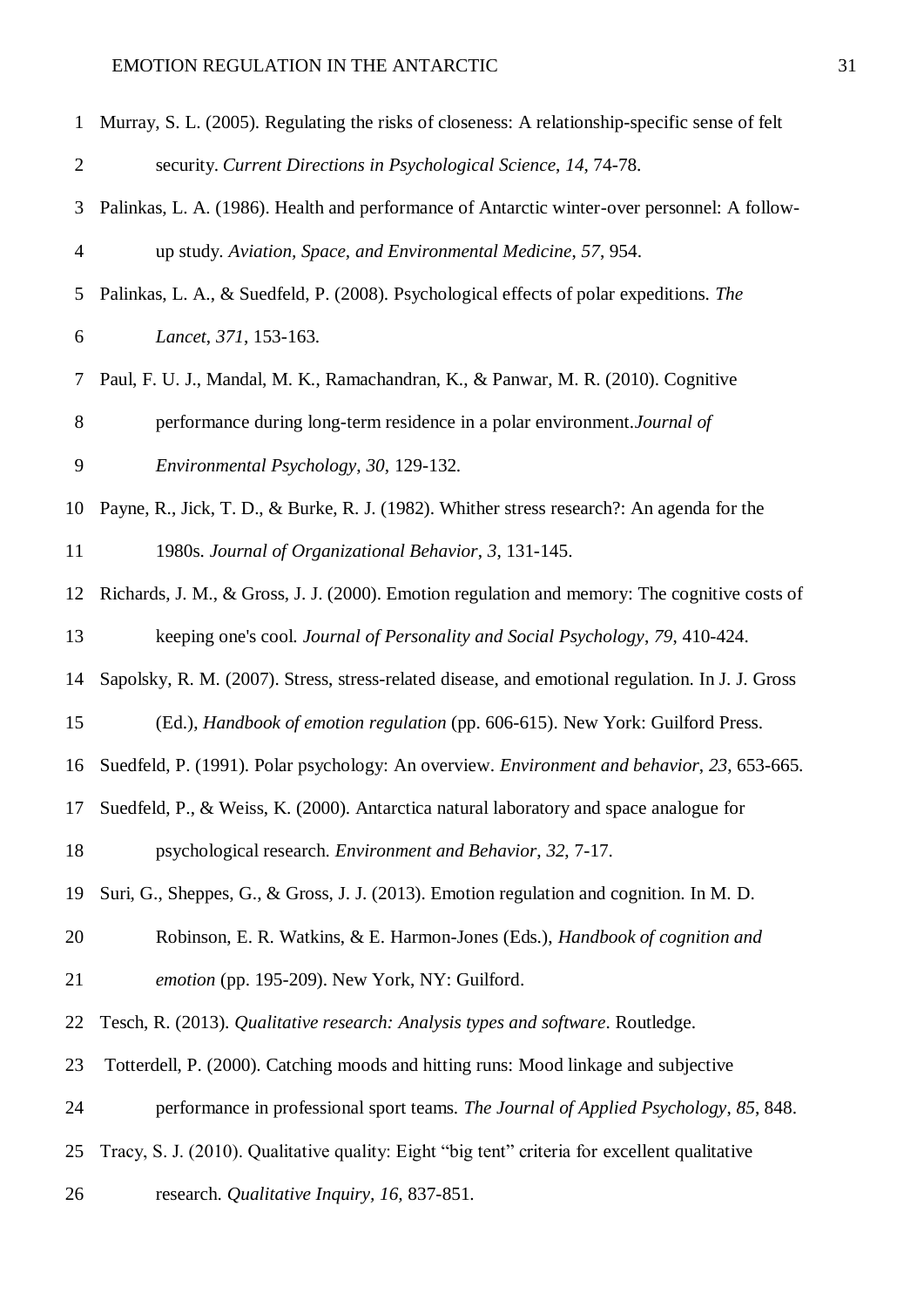| 1              | Wagstaff, C. R. D., Fletcher, D., & Hanton, S. (2012a). Exploring emotion abilities and       |
|----------------|-----------------------------------------------------------------------------------------------|
| $\overline{2}$ | regulation strategies in sport organizations. Sport, Exercise and Performance                 |
| 3              | Psychology, 1, 262-282.                                                                       |
| 4              | Wagstaff, C. R. D., Fletcher, D., & Hanton, S. (2012b). Positive organizational psychology in |
| 5              | sport: An ethnography of organizational functioning in a national sport                       |
| 6              | organization. Journal of Applied Sport Psychology, 24, 26-47.                                 |
| 7              | Weston, N. J. V. (2011). Learning to cope in extreme environments: solo endurance ocean       |
| 8              | sailing. In J. Thatcher, M. Jones, & D. Lavallee (Eds.), Coping and emotion in sport          |
| 9              | (pp. 300-355). Routledge: Abingdon.                                                           |
| 10             | Wood, J., Hysong, S. J., Lugg, D. J., & Harm, D. L. (2000). Is it really so bad? A comparison |
| 11             | of positive and negative experiences in Antarctic winter stations. Environment and            |
| 12             | Behavior, 32, 84-110.                                                                         |
|                |                                                                                               |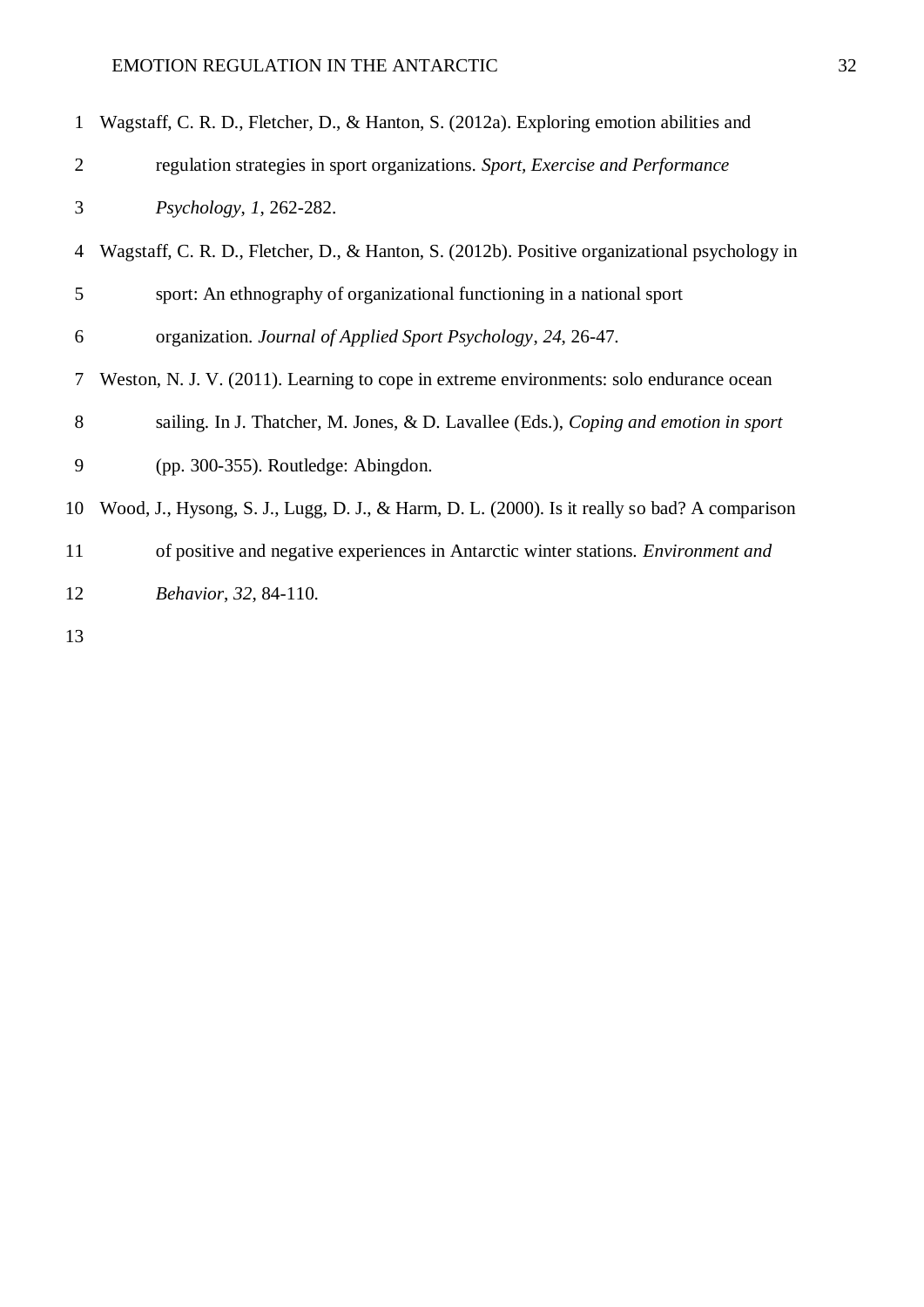- Figure 1. A process model of emotion regulation (Adapted from Gross and Thompson, 2007)
- Figure 2. Mean perceived effectiveness of emotion regulation strategies during the expedition
- Table 1. A frequency analysis of emotions experienced by participants during the expedition.
- Table 2. Summary of mediated regression analyses: direct and indirect effects of anxiety on
- mental fatigue through emotion regulation effectiveness
-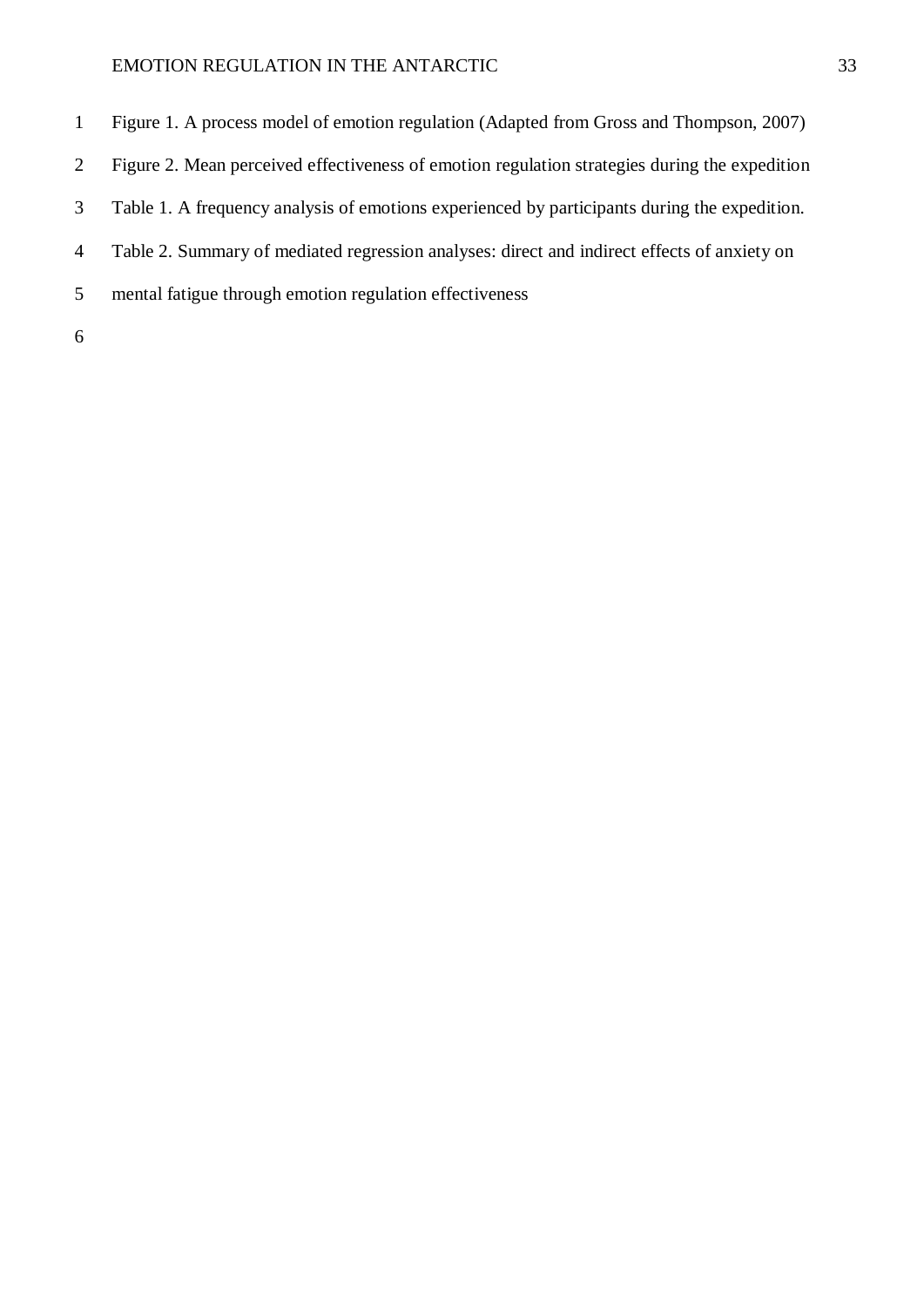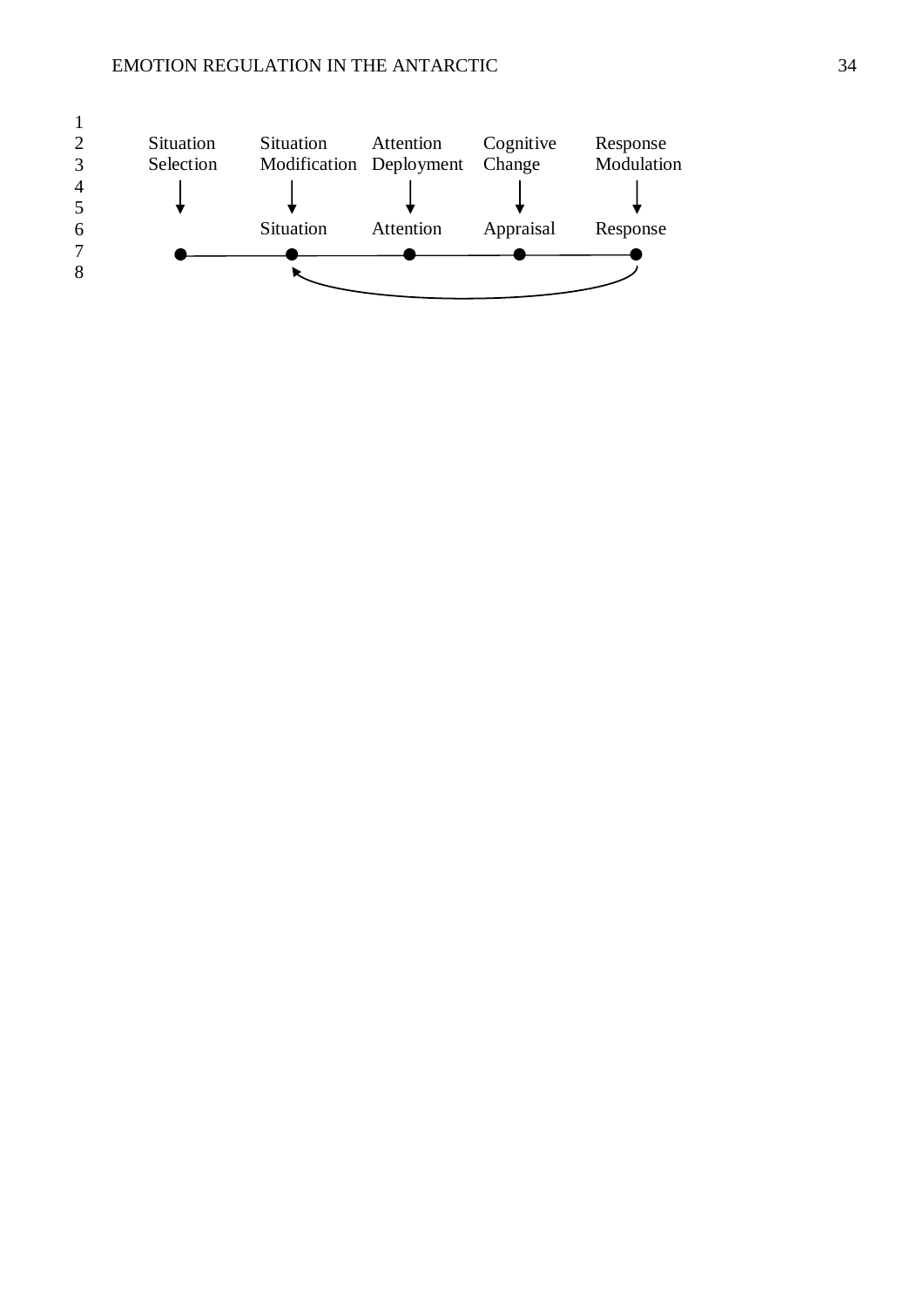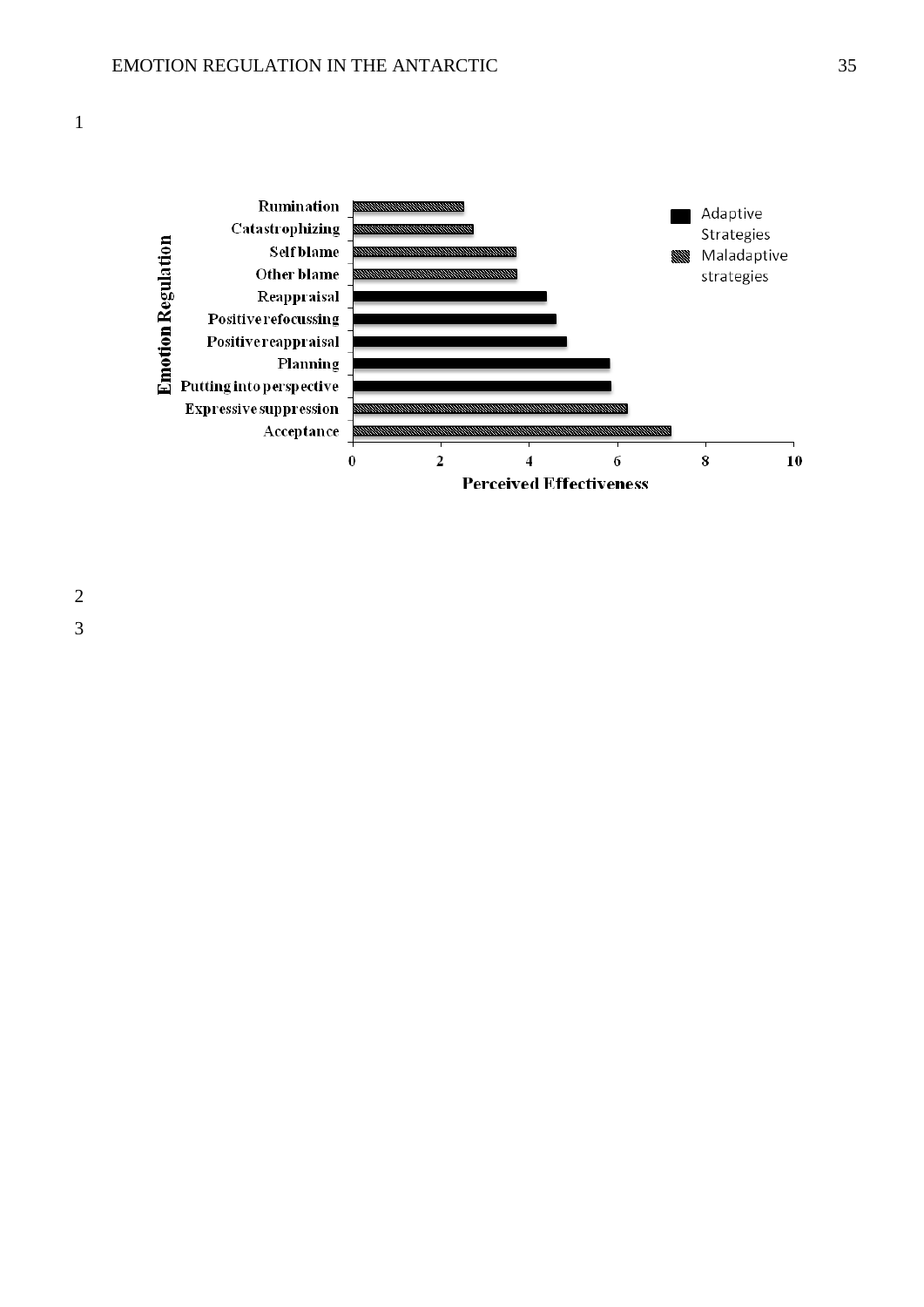|                |                | 1                   |
|----------------|----------------|---------------------|
| Emotion        | Frequency      | Percent<br>of Total |
| Happiness      | 170            | 41.06,3             |
| Anxiety        | 32             | 7.73                |
| Contentment    | 24             | 5.80                |
| Boredom        | 22             | 4<br>5.31           |
| Anger          | 21             | 5.07                |
| Relief         | 20             | 4.83                |
| Pride          | 18             | 4.35                |
| Fear           | 18             | 4.35                |
| Sadness        | 15             | 3.6                 |
| Hurt           | 11             | 2.7                 |
| Fatigue        | 10             | 2.4                 |
| Envy           | 8              | 2.0                 |
| Frustration    | 7              | 1.7                 |
| Loneliness     | 6              | 1.4                 |
| Shame          | 6              | 1.4                 |
| Disgust        | 6              | 1.4                 |
| Disappointment | 5              | 1.2                 |
| Worry          | 3              | .7                  |
| Guilt          | 3              | .7                  |
| Excitement     | 3              | .7                  |
| Irritation     | 3              | .7                  |
| Love           | $\overline{2}$ | .5                  |
| Uneasiness     | $\overline{2}$ | .5                  |
| Elation        | 1              | $\cdot$ .2          |
| Discomfort     | 1              | $\cdot$             |
| <b>Total</b>   | 414            | 100.0               |